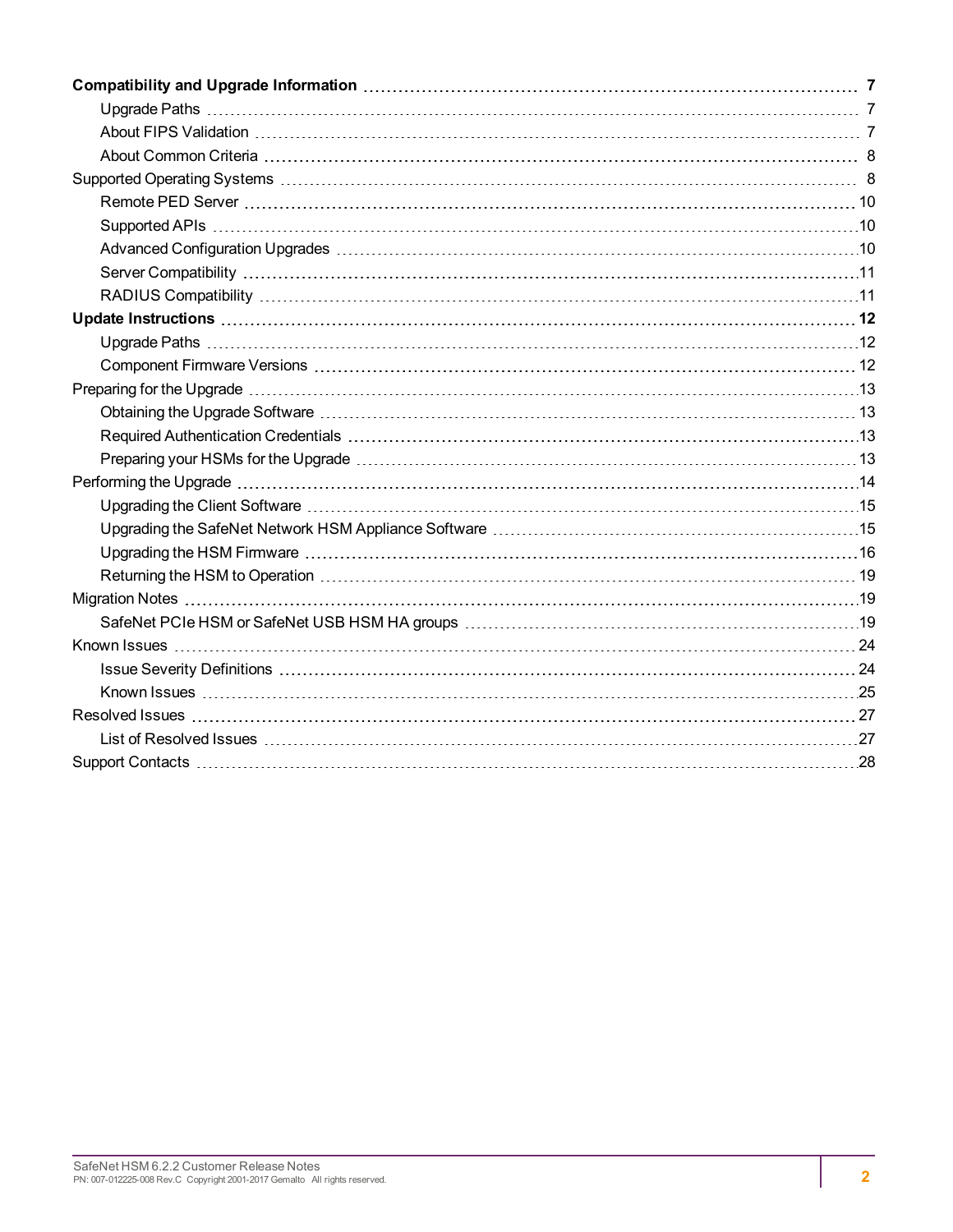# **Product Description**

<span id="page-2-0"></span>The SafeNet HSM (hardware security module) family provides FIPS-certified, PKCS#11-compliant cryptographic services in a high-performance, ultra-secure, and tamper-proof hardware package. By securing your cryptographic keys in hardware, SafeNet HSMs provide robust protection for your secure transactions, identities, and applications. They also offer high-performance encryption, decryption, authentication, and digital signing services. SafeNet HSMs are available in the following form factors which offer multiple levels of performance and functionality:

# <span id="page-2-1"></span>**SafeNet Network HSM**

SafeNet Network HSM is a network-based, Ethernet-attached HSM appliance that offers up to 100 HSM partitions, highavailability configuration options, remote management PED and backup, and dual hot-swappable power supplies. SafeNet Network HSM provides cryptographic services for network clients that are authenticated and registered against HSM partitions. Two models of SafeNet Network HSM are available – password authenticated and PED authenticated in two performance variants, the SafeNet Network HSM-1700 and SafeNet Network HSM-7000, which are capable of 1700 and 7000 (RSA 1024-bit) signings per second respectively.

# <span id="page-2-2"></span>**SafeNet PCIe HSM**

SafeNet PCIe HSM is a PCIe form factor HSM that is installed directly into an application server to provide cryptographic services for the applications running on the server. Two models of SafeNet PCIe HSM are available – password authenticated and PED authenticated - in two performance variants, the SafeNet PCIe HSM-1700 or PCIe-7000 which are capable of 1700 and 7000 (RSA 1024-bit) signings per second respectively.

# <span id="page-2-3"></span>**SafeNet USB HSM**

<span id="page-2-4"></span>SafeNet USB HSM is a USB-attached HSM that is attached directly to an application server, to provide cryptographic services for the applications running on the server.

# **Release Description**

SafeNet HSM Release 6.2.2 is:

- **•** a replacement Client, which improves robustness of the HA implementation and includes bug fixes, and
- **•** a field upgrade of the SafeNet Network HSM which upgrades the included OpenSSL version and
- <span id="page-2-5"></span>**•** a firmware upgrade that includes some important fixes.

# **New Features and Enhancements**

<span id="page-2-7"></span><span id="page-2-6"></span>The following are summaries of features new to SafeNet HSM in release 6.2.2.

# **HA Auto-Reconnect**

The HA feature now includes the ability of the Client to reconnect and resume application operation, without intervention, after completely losing contact with the HA group of HSMs. Context is retained, and token object states are preserved.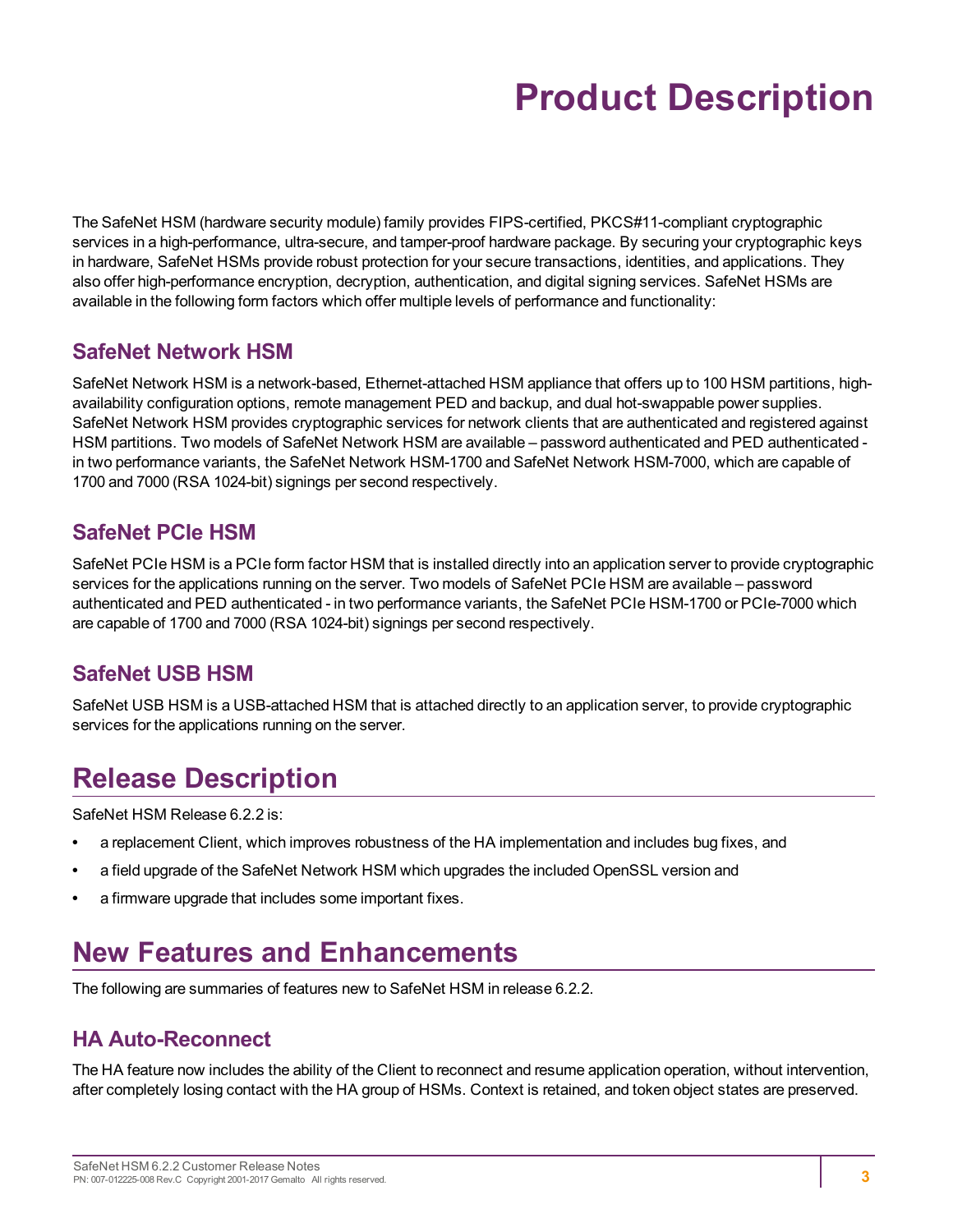Login is hands-free.

#### <span id="page-3-0"></span>**[Requires SafeNet HSM Client 6.2.2; no firmware dependency]**

# **HA Failover withstands member deactivation and reconnects on activation of member partition**

The following scenarios are addressed in 6.2.2 Client:

- **•** When an application starts up the HA system ensures that the partition is activated.
- **•** If a member has failed, during recovery the system checks that the partition is activated and confirms activation before the member is added back to the group.
- **•** When a new member is being added to an HA group, the system checks whether or not the new member partition is activated and subsequently ensures activation before the member is successfully added to the HA group.

#### <span id="page-3-1"></span>**[Requires SafeNet HSM Client 6.2.2; no firmware dependency]**

## **Network HSM gets OpenSSL upgrade**

The SafeNet Network HSM receives enhanced OpenSSL to address the vulnerability described in CVE-2016-6304.

<span id="page-3-2"></span>**[Requires SafeNet Network HSM appliance software version 6.2.2; no client or firmware dependency]**

# **Updates**

One critical issue involves a rare condition that would prevent an HSM from recovering after reboot. The issue exists from SafeNet HSM firmware 6.22.0 and newer; customers are strongly advised to upgrade to firmware version 6.24.3.

FIPS-validated firmware 6.10.9 is unaffected.

#### **[Complete coverage requires firmware version 6.24.3]**

Other updates - see "Resolved [Issues" on](#page-26-0) page 27.

# <span id="page-3-3"></span>**Advisory Notes**

<span id="page-3-4"></span>This section highlights important issues you should be aware of before deploying this release.

# **Crypto Command Center**

SafeNet Crypto Command Center is a web-based application that provides centralized management of your HSM infrastructure. With SafeNet Crypto Command Center, you can place some, or all, of your SafeNet Network HSM devices into a common device repository, provision cryptographic services (HSM partitions) on these devices, and then make these cryptographic services available to application owners, on an organizational basis, for use with their cryptographic applications.

Download a trial version of Crypto Command Center here;

<http://www2.gemalto.com/crypto-command-center/freemium-form.html>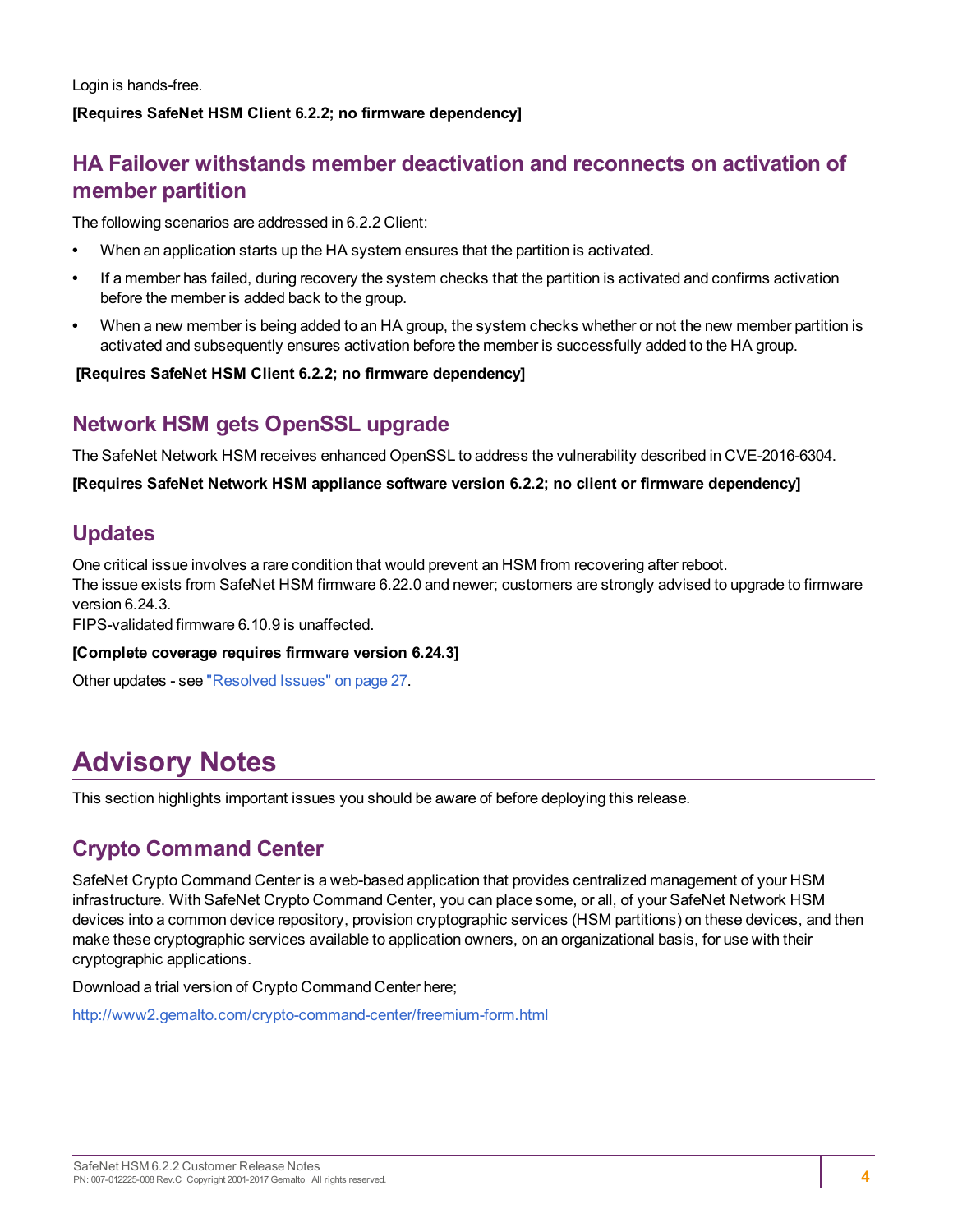# <span id="page-4-0"></span>**Terminology Change**

The feature formerly called SIM is now called Scalable Key Storage. The Capability Update now appears under that name when capabilities are listed. The terminology has also been updated throughout the documentation where appropriate.

## <span id="page-4-1"></span>**Create a new SSL/NTLS Certificate on first use**

All SafeNet Network HSMs come from the factory with the same SSL (NTLS) key. For proper security, run the **sysconf regencert** command before configuring your system for first use.

## <span id="page-4-2"></span>**After SRK is enabled lunacm reports transport mode disabled**

If Lunacm **srk show** command does not show the expected state for SRK after you run this command, the cache might not have been updated, following the most recent change. Exit and re-launch lunacm to see the current state of SRK.

## <span id="page-4-3"></span>**CKDemo Requires Additional Configuration with Firmware Older than 6.22.0**

If you use CKDemo in a new client with firmware older than 6.22.0, you might encounter the error CKR\_TEMPLATE\_ INCONSISTENT. Use CKDemo option 98, sub-option 16. If it is set to "enhanced roles", select it to set it to "legacy Luna roles". The setting is a toggle, and flips every time you see it.

# <span id="page-4-4"></span>**SSH problem after appliance upgrade**

Due to SSH security enhancements made to the SafeNet Network HSM appliance, the updated appliance now requires that Windows users employ PuTTY v0.67 for secure communication. PuTTY version 0.67 is provided with release 6.2.1 and newer Clients. Discontinue using PuTTY versions that accompanied earlier Client installations and replace with the newer version.

The newer version of PuTTY is backward compatible, and can negotiate to communicate with older HSM appliances, but updated HSM appliances are required to comply with the newer, more stringent security supported only by the newer PuTTY client.

# <span id="page-4-5"></span>**New Objects Visible in PPSO User Partition**

Some new objects are visible in PPSO user partitions, including Clock and Monotonic Counter. These are standard PKCS#11 objects. Refer to PKCS#11 documentation for more information on these objects.

# <span id="page-4-6"></span>**Minimum Recommended Firmware for SafeNet Remote Backup HSM**

With firmware older than version 6.10.9, 'ped connect' fails to work properly. The LunaCM command returns "No Error, but the PED ID remains set to 1 and PedServer "Client Information" shows "Not Available". We recommend that you update the SafeNet Backup HSM firmware to version 6.10.9.

## <span id="page-4-7"></span>**Modification to DES3 Algorithm for NIST Compliance**

NIST standard SP 800-67 specifies Triple-DES (a.k.a DES3), and is a static document. NIST SP 800-131A specifies adjustments to that original standard and to others, and is a living document updated periodically.

Per NIST document SP 800-131A Revision 1, that came into effect 01 January 2016, when the HSM is in FIPS mode, 16-byte two-key DES3 is now restricted to legacy operations (decryption, unwrapping, and CMAC verification). All other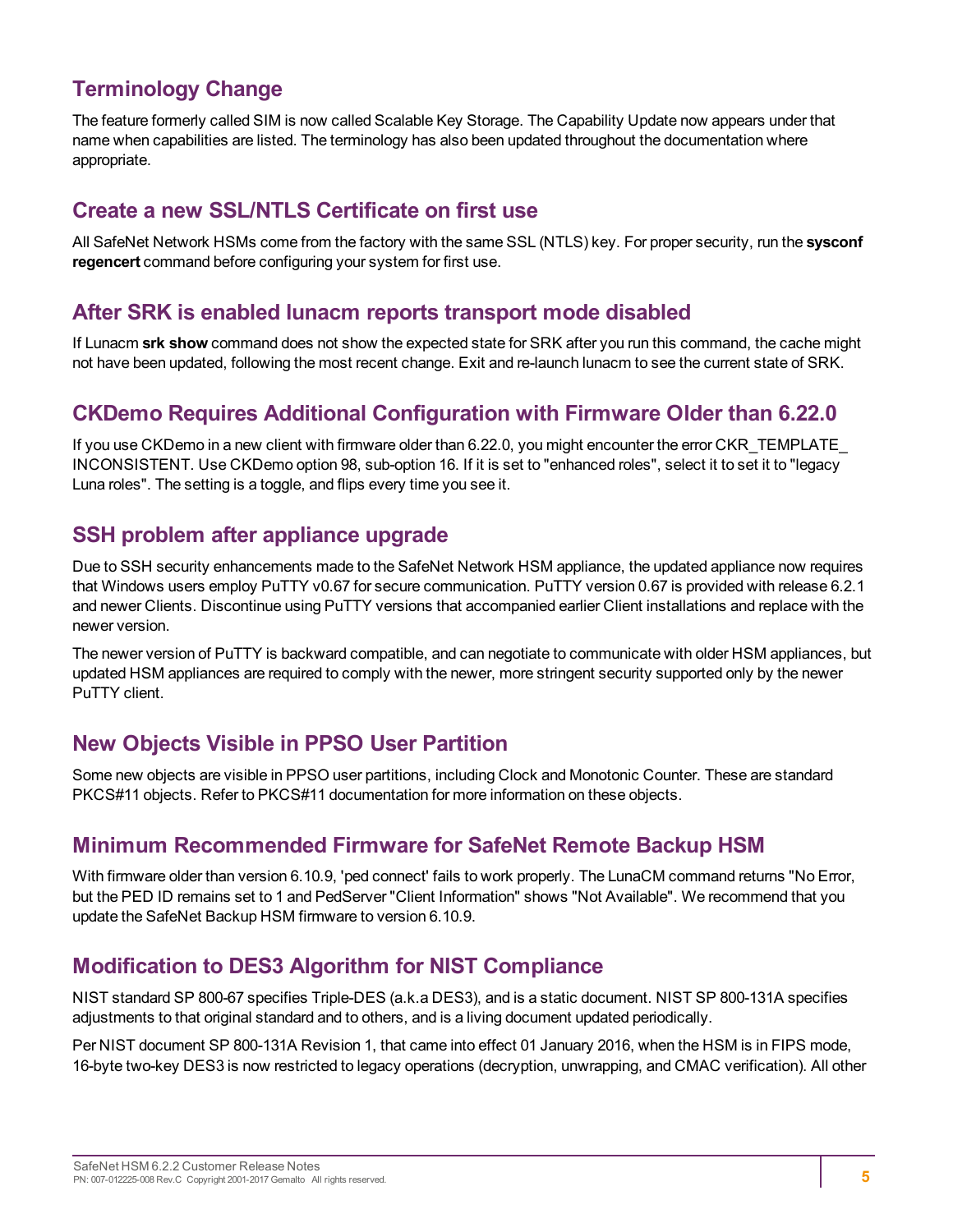operations for DES3 must use the 24-byte three-key variant. However, the restriction **also** applies to one form of 24-byte 3-key DES3.

**Note:** Three-key triple DES has two options:

- The first option has three keys such that K1≠K2≠K3 (all three keys unique), which is accepted by the HSM when it is in FIPS mode, for non-legacy operations.



- The second option has K1=K3≠K2 (only two keys are unique), which is considered to be the security equivalent of 2-key DES3, and therefore not acceptable for non-legacy operations.

Only when the HSM is **not** in FIPS mode, can the 2-key and the equivalent-to-2-key DES3 variants be used freely.

## <span id="page-5-0"></span>**SQL 2016 Support**

Firmware 6.10.9 supports SQL 2016 in both FIPS and non-FIPS modes, but firmware 6.24.3 supports SQL 2016 only in non-FIPS mode.

# <span id="page-5-1"></span>**Scalable Key Storage Migration Patch**

If you want to migrate a Scalable Key Storage-based HSM to SafeNet Network HSM, please contact technical support to obtain a patch to support the migration before you begin. Reference DOW3216 in your query.

# <span id="page-5-2"></span>**Small Form Factor (SFF) Backup Support**

<span id="page-5-3"></span>We support SFF backup only on PED-authenticated HSMs, not password-authenticated HSMs.

# **HTL is deprecated**

The HTL feature is now deprecated, and will be discontinued in a future release. If you have been using HTL, please plan for configuration and work-flow that does not make use of it.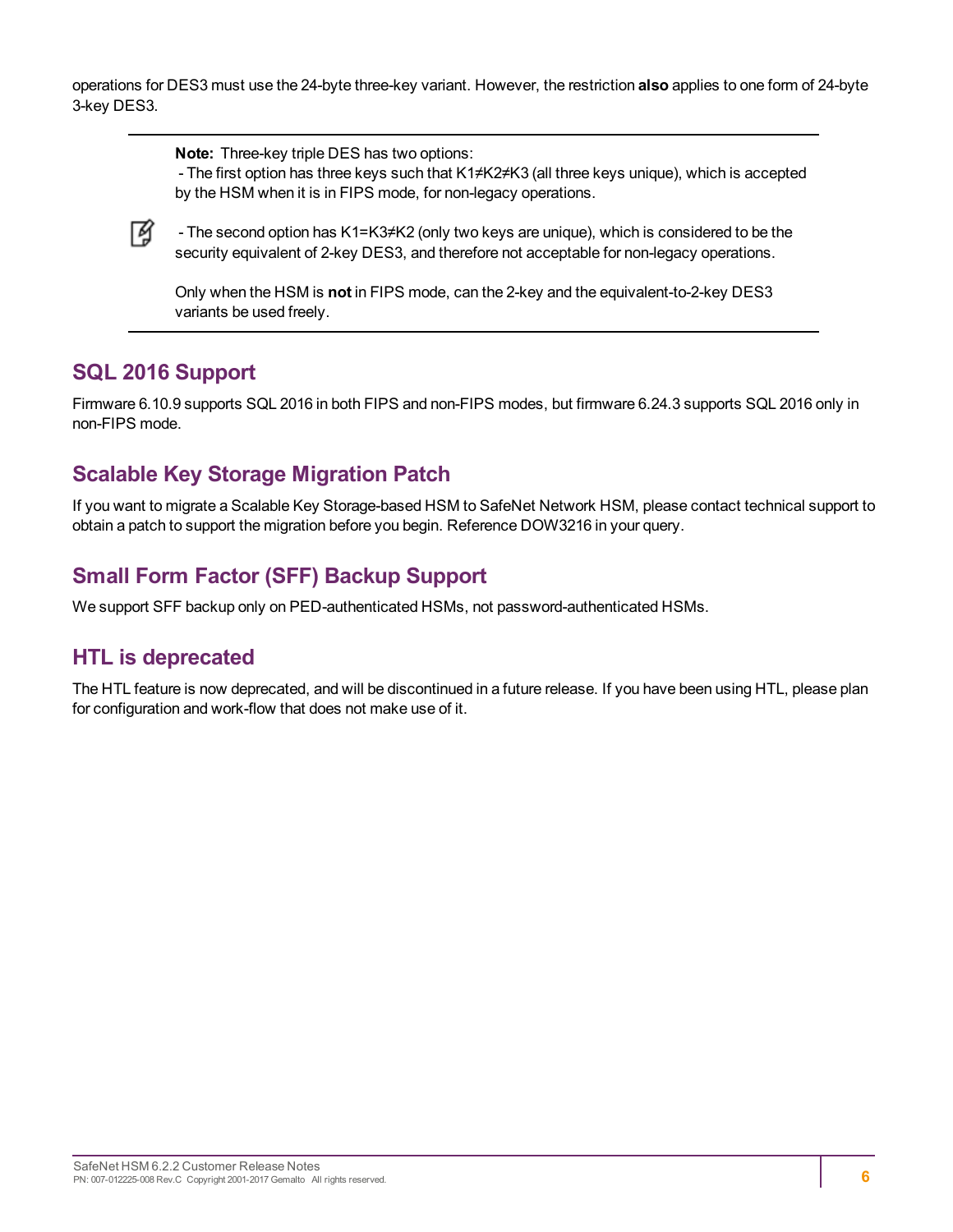# <span id="page-6-0"></span>**Compatibility and Upgrade Information**

This section provides upgrade paths and compatibility information for SafeNet HSM 6.2.2 software and firmware versions.

# <span id="page-6-1"></span>**Upgrade Paths**

| Component                              | <b>Directly from version</b>                                                        | To version          |
|----------------------------------------|-------------------------------------------------------------------------------------|---------------------|
| SafeNet HSM client software            | Any                                                                                 | 6.2.2               |
| SafeNet Network HSM appliance software | 5.4.7, 6.0.0, 6.1.0, 6.2.0,<br>6.2.1 [see Note 1]                                   | 6.2.2               |
| <b>HSM</b> firmware                    | 6.2.x, 6.10.x, 6.20.x,<br>6.21.x, 6.22.x, 6.23.0,<br>6.24.0, 6.24.2 [see Note<br>2] | 6.24.3              |
| SafeNet Backup HSM firmware            | 6.0.8                                                                               | 6.10.9 [See Note 3] |
| SafeNet Local PED/Remote PED firmware  | $2.4.0 - 3, 2.5.0 - 3$ [see<br>Note 4]                                              | 2.6.0               |

[NOTE 1: If your SafeNet Network HSM appliance software is not listed, contact SafeNet Technical Support to upgrade.]

[NOTE 2: If your HSM firmware is older than version 6.2.1, you must update to firmware version 6.2.1 before updating to firmware 6.24.3. Refer to the earlier upgrade documentation provided by SafeNet Technical Support.]

[NOTE 3: We recommend that you upgrade the SafeNet Remote Backup HSM to 6.10.9, which is a FIPS-validated version. Follow the same upgrade procedure as for a SafeNet USB HSM. It is not necessary to upgrade SafeNet Remote Backup HSMs beyond 6.10.9, as they work to backup and restore newer-firmware HSMs.]

[NOTE 4: Version 2.4.0-3 is the PED version required for basic PED and Remote PED function with SafeNet HSM 5.x or 6.x. For newer options, newer versions of PED firmware are needed. For example, SFF requires PED firmware 2.6.0. Refer to the table in the *HSM Administration Guide*, on the page "Using the PED", under heading "Versions".]

# <span id="page-6-2"></span>**About FIPS Validation**

Some organizations require that their HSMs be validated by the Cryptographic Module Validation Program (CMVP) to conform to the Federal Information Processing Standards (FIPS) Security Requirements for Cryptographic Modules. If you require FIPS-validated HSMs, use firmware version 6.10.9, which is the validated version at the time of this document's release.

For the most up-to-date information, refer to the following web sites or contact SafeNet Customer Support at support@safenet-inc.com to determine when a particular version of a SafeNet HSM receives FIPS validation: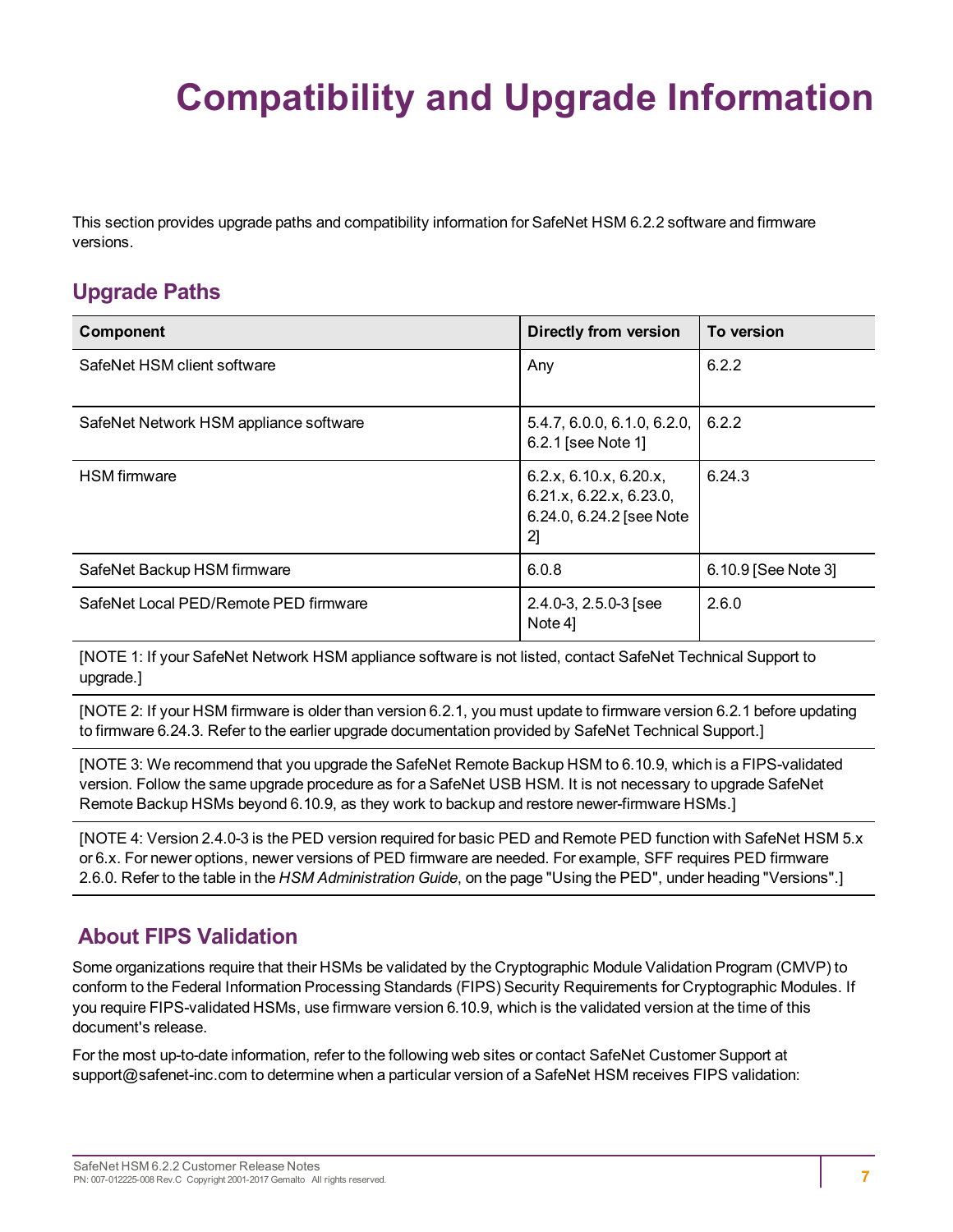- **•** Modules at the test lab, not yet submitted to NIST: <http://csrc.nist.gov/groups/STM/cmvp/documents/140-1/140IUT.pdf>
- **•** Modules in Process at NIST (lab test report was submitted): [http://csrc.nist.gov/groups/STM/cmvp/documents/140-](http://csrc.nist.gov/groups/STM/cmvp/documents/140-1/140InProcess.pdf) [1/140InProcess.pdf](http://csrc.nist.gov/groups/STM/cmvp/documents/140-1/140InProcess.pdf)
- **•** Completed Validations Vendor List: <http://csrc.nist.gov/groups/STM/cmvp/documents/140-1/1401vend.htm>

# <span id="page-7-0"></span>**About Common Criteria**

Some organizations specify Common Criteria evaluation for equipment and systems that they deploy. We submit fewer products/versions for CC evaluation than we do for FIPS validation, due to relative demand, cost, and the much longer time-frames involved. Completed CC evaluations: <http://www.commoncriteriaportal.org/products/> Firmware version 6.10.9 is currently under evaluation.

# <span id="page-7-1"></span>**Supported Operating Systems**

This section lists the supported operating systems for the SafeNet HSM client and Remote PED server.

### **SafeNet HSM Client**



**Note:** The SafeNet HSM client is compatible with virtual environments. SafeNet PCIe HSMs are not supported in virtual environments. See note below about USB HSM with ESXi.

| <b>Operating system</b>                                                    | <b>Version</b>   | 64-bit client<br>installer on<br>64-bit OS | 32-bit<br>applications on<br>64-bit OS | 32-bit client<br>installer<br>on 64-bit OS | 32-bit client<br>installer on<br>32-bit OS |
|----------------------------------------------------------------------------|------------------|--------------------------------------------|----------------------------------------|--------------------------------------------|--------------------------------------------|
| Windows<br><b>Note:</b> The 64-bit                                         | 2008 R2          | Yes                                        | Yes                                    | No                                         | No                                         |
| Windows installer also<br>installs the 32-bit<br>libraries for             | 2012 and 2012 R2 | Yes                                        | Yes                                    | No                                         | No                                         |
| compatibility with 32-<br>bit client applications.<br>No standalone 32-bit | 2016             | Yes                                        | Yes                                    | No                                         | No                                         |
| SafeNet HSM client is<br>available.                                        | 10               | Yes                                        | Yes                                    | No                                         | No                                         |
| Redhat-based Linux                                                         | 5                | Yes                                        | Yes                                    | Yes                                        | Yes                                        |
| (including variants like<br>CentOS and Oracle                              | 6                | Yes                                        | Yes                                    | Yes                                        | Yes                                        |
| Enterprise Linux)                                                          | 7                | Yes                                        | Yes                                    | Yes                                        | Yes                                        |
| OpenSuse Linux                                                             | 11.4             | Yes                                        | Yes                                    | Yes                                        | Yes                                        |
|                                                                            | 12               | Yes                                        | Yes                                    | Yes                                        | Yes                                        |
|                                                                            | 13               | Yes                                        | Yes                                    | Yes                                        | Yes                                        |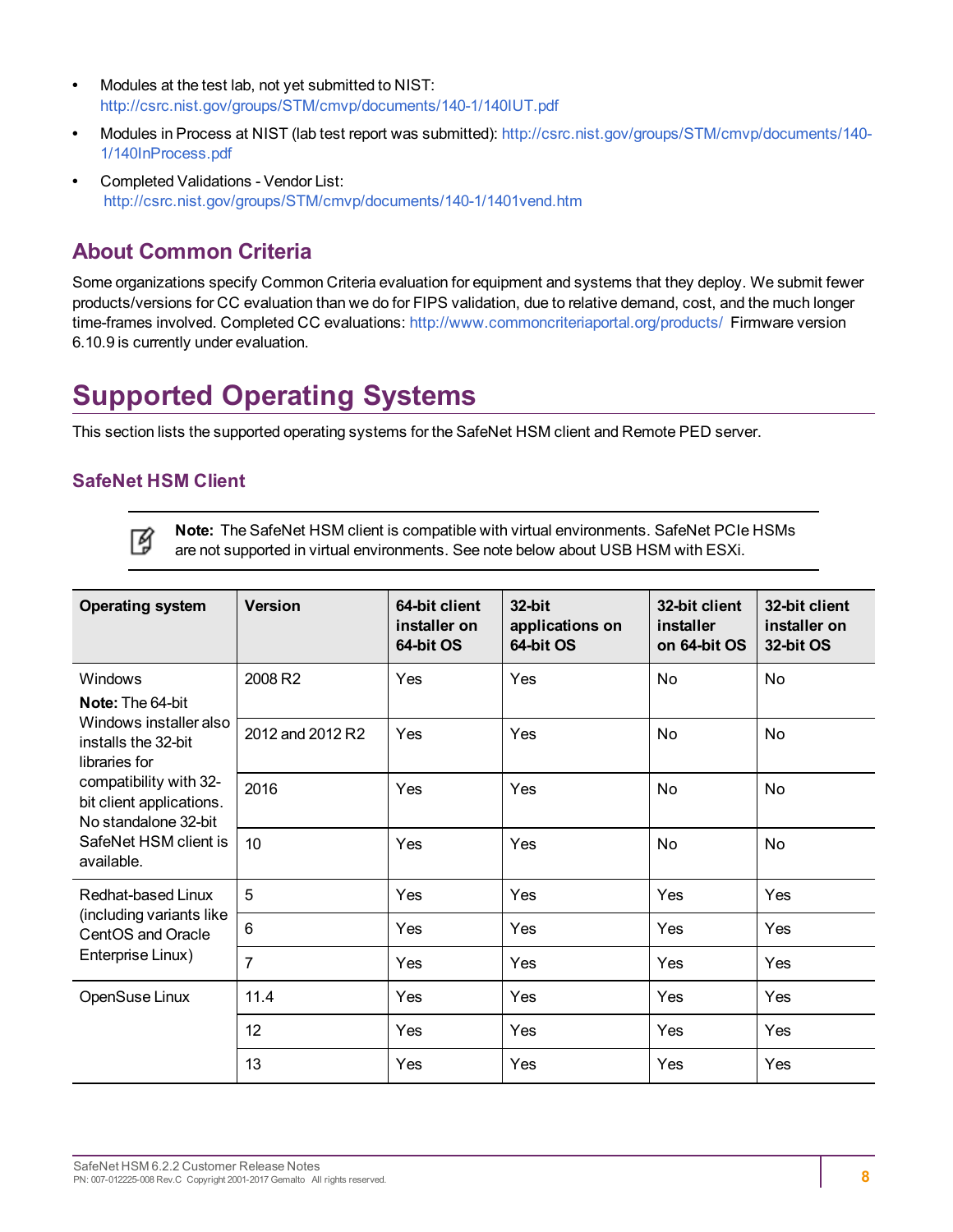| <b>Operating system</b>                                                                                                                                        | <b>Version</b> | 64-bit client<br>installer on<br>64-bit OS | 32-bit<br>applications on<br>64-bit OS | 32-bit client<br>installer<br>on 64-bit OS | 32-bit client<br>installer on<br>32-bit OS |
|----------------------------------------------------------------------------------------------------------------------------------------------------------------|----------------|--------------------------------------------|----------------------------------------|--------------------------------------------|--------------------------------------------|
| <b>SuSE Enterprise</b>                                                                                                                                         | 10             | Yes                                        | Yes                                    | Yes                                        | Yes                                        |
| Linux (SEL)                                                                                                                                                    | 11             | Yes                                        | Yes                                    | Yes                                        | Yes                                        |
| Debian                                                                                                                                                         | 6              | Yes                                        | No                                     | <b>No</b>                                  | Yes                                        |
|                                                                                                                                                                | $\overline{7}$ | Yes                                        | No                                     | No                                         | Yes                                        |
|                                                                                                                                                                | 8              | Yes                                        | No                                     | <b>No</b>                                  | Yes                                        |
| FreeBSD<br>Note: FreeBSD is                                                                                                                                    | 8.3, 8.4       | Yes                                        | Yes                                    | Yes                                        | Yes                                        |
| supported only for<br>SafeNet Network                                                                                                                          | 9              | Yes                                        | Yes                                    | Yes                                        | Yes                                        |
| HSM.                                                                                                                                                           | 10             | Yes                                        | Yes                                    | Yes                                        | Yes                                        |
| Solaris (SPARC/x86)                                                                                                                                            | 10             | Yes                                        | Yes                                    | Yes                                        | <b>No</b>                                  |
|                                                                                                                                                                | 11             | Yes                                        | Yes                                    | Yes                                        | <b>No</b>                                  |
| HP-UX                                                                                                                                                          | 11.31          | Yes                                        | Yes                                    | Yes                                        | No                                         |
| <b>AIX</b><br>Note: Only SafeNet<br>Network HSM is<br>supported; SafeNet<br>USB HSM and<br>SafeNet PCIe HSM<br>are not supported with<br>AIX for this release. | 6.1            | Yes                                        | Yes                                    | Yes                                        | <b>No</b>                                  |
|                                                                                                                                                                | 7.1            | Yes                                        | Yes                                    | Yes                                        | No                                         |

# **ESXi**

SafeNet USB HSM (formerly Luna G5) is supported in pass-through mode, connected to an ESXi host.

| <b>Item</b>                | <b>Versions</b>            |
|----------------------------|----------------------------|
| ESXi                       | 5.5 and 6.0                |
| <b>LunaClient versions</b> | 5.4.1, and above           |
| <b>HSM</b> firmware        | $6.10.9$ and above         |
| <b>Virtual Machines</b>    | Windows 2012 R2 and RHEL 7 |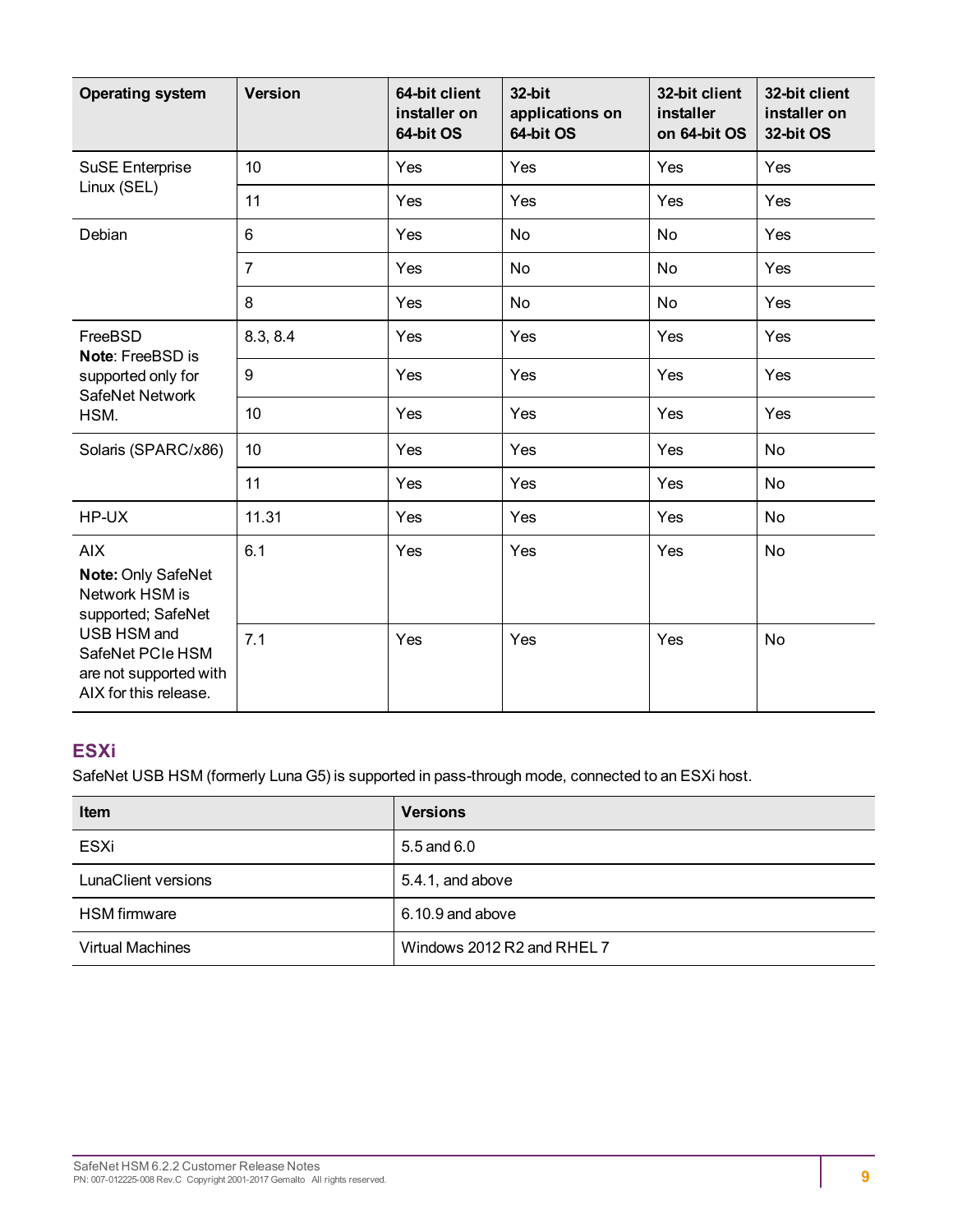# <span id="page-9-0"></span>**Remote PED Server**

The remote PED server must be installed on any workstation used to host a remote PED. The remote PED server software is supported on the following Windows operating systems only:

- **•** Windows 2016
- **•** Windows 2012 and 2012 R2
- **•** Windows 2008 R2
- **•** Windows 10
- <span id="page-9-1"></span>**•** Windows 7 (64-bit)

# **Supported APIs**

The following APIs are supported :

- **•** PKCS#11 2.20
- **•** Java 7
- **•** Java 8
- **•** OpenSSL
- **•** Microsoft CAPI
- <span id="page-9-2"></span>**•** Microsoft CNG

# **Advanced Configuration Upgrades**

The following are licenses that can be purchased separately, either factory-installed or customer-installed, with some restrictions.

- **•** SafeNet Network HSM partition upgrades (5 , 10, 15, 20, 50, or 100 compatible with SafeNet Backup HSM, 35 or 75 not compatible with Safenet Backup HSM)
- **•** Partition SO (PSO)
- **•** Maximum memory
- **•** ECIES acceleration
- **•** Korean algorithms

### **Installing Advanced Configuration Upgrades**

More detailed instructions can be found in the Administration Guide of the product documentation.

0. Before proceeding, backup all HSM partition contents that you wish to preserve.

For all three SafeNet HSM types, any Advanced Configuration Upgrade is a capability update file (CUF) and a text file with the required authentication code.

For SafeNet PCIe HSM and SafeNet USB HSM the .CUF file and authcode file are positioned manually, and you apply using a SafeNet utility that comes with LunaClient.

1. Acquire the capability update (normally in an archive file) from Gemalto, and copy or move the unpacked .CUF and .authcode files to the desired location.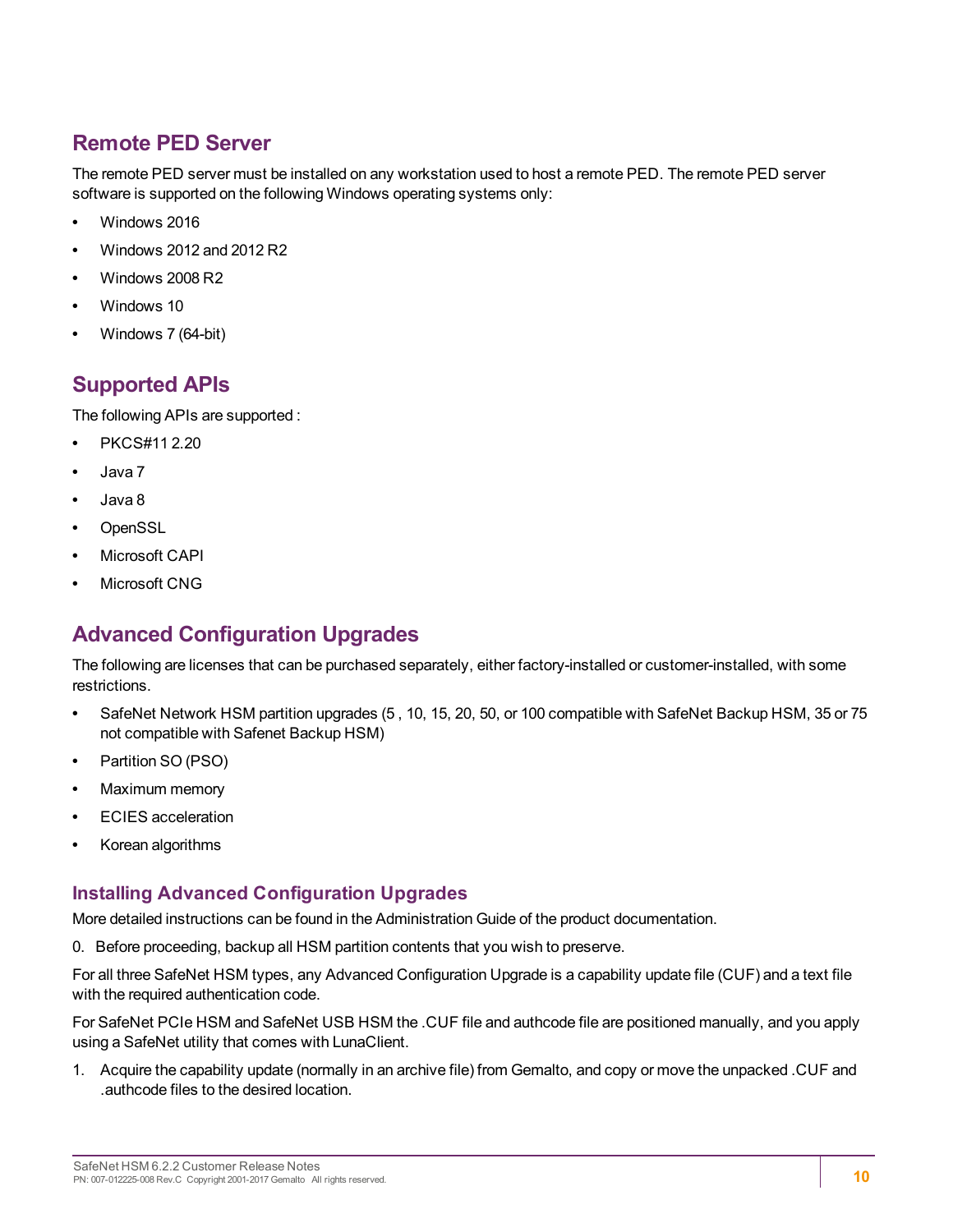- 2. Run lunacm, select the slot representing the Admin Partition of the desired HSM, and log in as HSM SO with the **role login** command.
- 3. Use command **hsm updateCap** providing the filename of the capability update file and the filename of the authcode file. Lunacm installs the upgrade.

For SafeNet Network HSMs, the operating system is not directly available, so the same CUF is transferred to the appliance wrapped in a Secure Package (spkg) that lunash recognizes and can unpack in the correct location to be applied to the HSM. The authcode file is retained at your location so the text inside can be manually typed in during package update on the HSM.

- 1. Acquire the capability update (normally in an archive file) from Gemalto, and unpack the archive.
- 2. Use a text editor to view the authentication code in the .authcode file.
- 3. Use scp or pscp to copy the unpacked secure package file to the "admin" account on the selected Network HSM appliance, or to a named account on the appliance that has appliance administrator role privileges.
- 4. Connect via SSH and log into a Luna Shell session (lunash) on the SafeNet Network HSM appliance as the same administrative user to which you sent the secure package.
- 5. Use lunash command **hsm login** to log into the HSM as the HSM SO.
- 6. Run command **package update** <package-name>.spkg **-authcode** <authcode> (type in the authentication code that you read from the <package-name>.auth file).
- 7. Run command **hsm update capability -capability** <capabilityname> Lunash installs the upgrade.

# <span id="page-10-0"></span>**Server Compatibility**

The SafeNet PCIe HSM card and SafeNet USB HSM are tested for compatibility with some commonly used servers. Specifically, we have noticed compatibility problems with the following:

| Server       | <b>Slot</b><br>(s) | <b>Failure</b>                                                                                                                 |
|--------------|--------------------|--------------------------------------------------------------------------------------------------------------------------------|
| Dell<br>R720 |                    | With one processor configured in the server, only Slots 2 and 3 are enabled. Therefore, Slot 1 does<br>not detect an HSM card. |

### **SafeNet PCIe HSM Server Compatibility**

The SafeNet PCIe HSM card is designed to the PCIe 1.1 standard, for use in servers with PCIe x4 slots. For further information and compatibility options, refer to the SafeNet HSM 6.2.2 Overview that is included with your HSM documentation.

# <span id="page-10-1"></span>**RADIUS Compatibility**

For this release, we only support the use of one RADIUS server.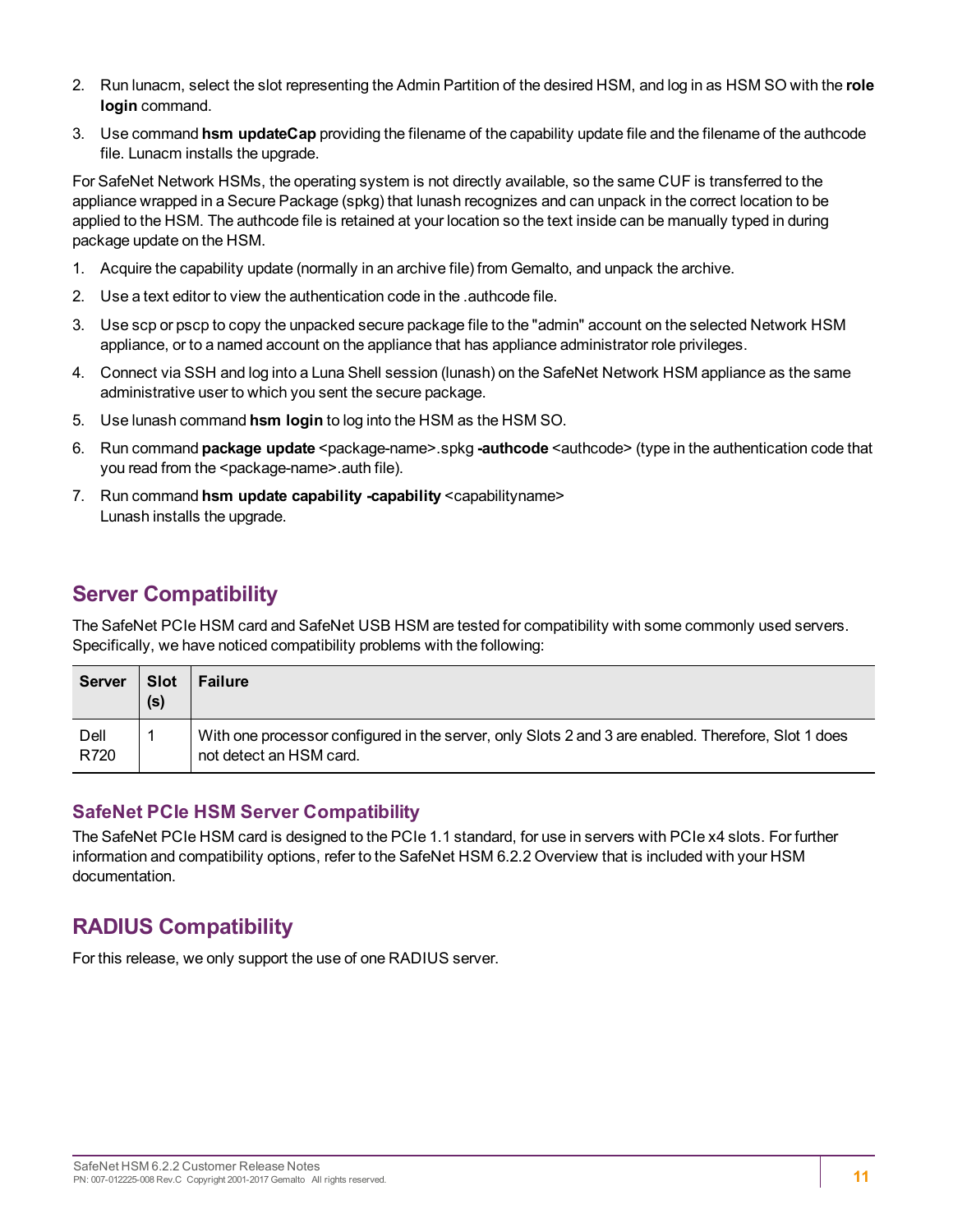# **Update Instructions**

### <span id="page-11-0"></span>**Reasons for Upgrade**

If you have any SafeNet HSM at release 5.4.7 or newer, you can upgrade to version 6.2.2 to obtain the value of newer features and fixes. See "The following are [summaries](#page-2-7) of features new to SafeNet HSM in release 6.2.2." on page 3 earlier in this document for brief summaries of new features in release 6.2.2. Refer to the respective Customer Release Notes for earlier releases, to learn about features added or modified in those releases that became available since the version that you currently have installed.

> **Note:** For any customer running SafeNet General Purpose HSM release 6.0, or 6.1, or 6.2.1 you are highly recommended to upgrade to release 6.2.2.



If HSM firmware is currently at version 6.22.0 or higher, we highly recommend that you update to firmware version 6.24.3.

If FIPS compliance is a requirement of your security policy, keep your HSM firmware at version 6.10.9 until a newer version achieves FIPS validation.

## <span id="page-11-1"></span>**Upgrade Paths**

Refer to the section "Compatibility and Upgrade [Information" on](#page-6-0) page 7 earlier in this document.



**Note:** When you install SafeNet Network HSM software, you displace the firmware version that was previously in standby. So, if you need FIPS validation and do not have firmware 6.10.9 in your appliance, simply contact Gemalto and download a stand-alone firmware 6.10.9 upgrade package.

## <span id="page-11-2"></span>**Component Firmware Versions**

The following table lists the supported firmware versions for the various components supported in SafeNet HSM 6.2.2.

| <b>Component</b>                                                                     | <b>Version</b>        |
|--------------------------------------------------------------------------------------|-----------------------|
| SafeNet Network HSM and SafeNet PCIe HSM firmware                                    | $6.24.3*$             |
| SafeNet Remote Backup HSM firmware                                                   | $6.10.9*$             |
| SafeNet USB HSM firmware                                                             | $6.24.3*$             |
| SafeNet PED 2                                                                        | 2.4.0-3 through 2.6.0 |
| SafeNet PED 2 Remote (Remote PED - requires PED<br>workstation s/w on PC) [optional] | 2.4.0-3 through 2.6.0 |

\*You can upgrade SafeNet HSM Client and (for SafeNet Network HSM) the appliance software to version 6.2.2 while leaving the HSM firmware at lower firmware versions, but several SafeNet HSM 6.2.2 features are not supported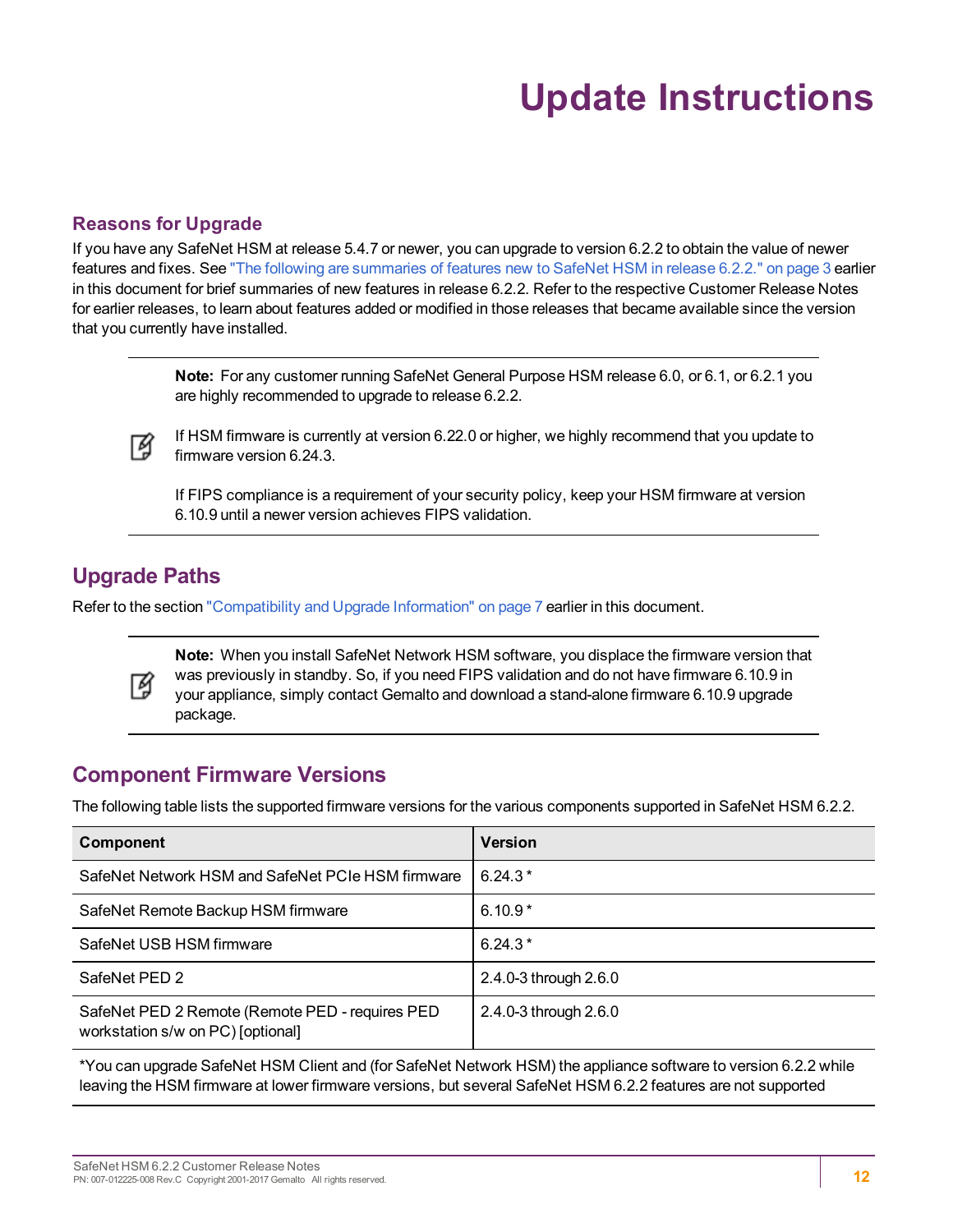| Component | Version |
|-----------|---------|
|           |         |

without the latest firmware. Refer to the list of new features, which indicates which ones are software-only, and which ones require firmware 6.24.3.

We recommend that you upgrade SafeNet Remote Backup HSM to 6.10.9, which is a FIPS-validated version. Follow the same upgrade procedure as for a SafeNet USB HSM. It is not necessary to upgrade SafeNet Remote Backup HSMs beyond 6.10.9, as they work to backup and restore newer-firmware HSMs.

# <span id="page-12-0"></span>**Preparing for the Upgrade**

Before attempting to upgrade to SafeNet HSM 6.2.2, ensure that you have satisfied the following prerequisites:

- **•** you have the upgrade software (downloaded from the Gemalto Service Portal).
- **•** you have the authentication credentials required to perform the upgrade.
- **•** you have prepared your HSMs for the upgrade.

<span id="page-12-1"></span>Each of these prerequisites is discussed in detail in the following sections.

# **Obtaining the Upgrade Software**

All of the software and firmware required to upgrade to SafeNet HSM 6.2.2 is available via download from the Gemalto Service Portal (formerly Customer Connection Center or C3).



**Note:** Authorization codes are required to install firmware. To obtain the authorization codes for your firmware, contact SafeNet Technical Support.

The following packages are included in the upgrade software:

- **•** SafeNet HSM 6.2.2 client software
- **•** SafeNet Network HSM 6.2.2 appliance software
- **•** SafeNet HSM 6.24.3 firmware (suitable for SafeNet USB HSM, SafeNet PCIe HSM and SafeNet Network HSM)
- <span id="page-12-2"></span>**•** PED firmware (Refer to the readme.txt file included in the SafeNet HSM 6.2.2 client software for more information)

# **Required Authentication Credentials**

You must be able to log in to the HSM as the security officer (SO) to perform the upgrade. On PED-authenticated HSMs, you need the blue PED key. On password-authenticated HSMs, you need the SO password. On SafeNet Network HSM, you also need to be able to log in to the appliance using an admin-level account before you can log in to the HSM as the SO.

To install the SafeNet HSM Client software on a computer, you must run the installer with root/super-user privileges (Linux/UNIX) or Administrator privileges (Windows), or be able to launch the installer from an "Administrator: Command Prompt" (Windows).

# <span id="page-12-3"></span>**Preparing your HSMs for the Upgrade**

Perform the following tasks to prepare your HSM for the upgrade: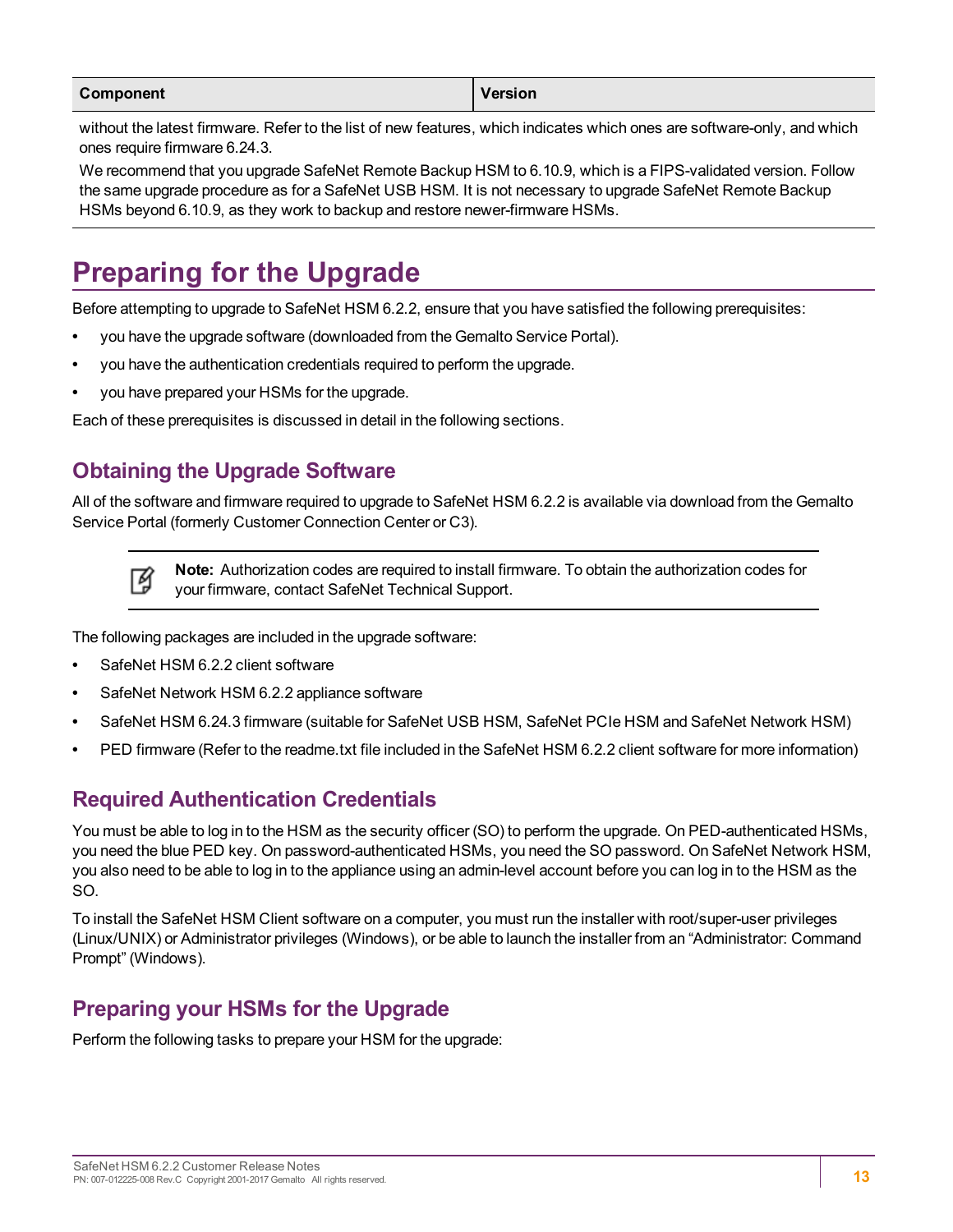

**Note:** Generally, the following actions can be performed remotely for PED-Authenticated HSMs,

as long as you have already imprinted an orange Remote PED Key for that HSM, and have that orange key available to use at a Remote PED workstation (see the main SafeNet HSM customer documentation for instructions to configure and use the Remote PED feature).

- 1. Ensure that your appliance software (for SafeNet Network HSM only), and firmware are at a starting version listed in the "Upgrade Paths" section above. (The installed Client software version does not matter, because the Client software installs in place of any previous version, with no dependencies on any previous version.)
- 2. Connect your HSM appliance or host computer to an uninterruptible power supply (UPS), if available. Although this is not a requirement, use of a UPS is strongly recommended to ensure successful completion of all upgrade activities.
- 3. Ensure that your USB devices (SafeNet USB HSM, SafeNet Remote Backup HSM) are connected using a USB cable, to the computer on which you are installing the Luna software. If the USB devices are not connected to the host computer, the USB drivers do not install successfully. This issue applies to Windows 2008 only.
- 4. If the Secure Recovery Key (SRK) on the HSM is enabled, it must be disabled before you can upgrade the HSM firmware. The SRK carries an external split of the HSM's Master Tamper Key (MTK) that is imprinted on the purple PED key. When you disable the SRK, the SRV (Secure Recovery Vector) portion of the MTK is returned to the HSM, so that the SRV is no longer external to the HSM. It is only in this state that you can upgrade the HSM firmware. After you upgrade the firmware, you can re-enable SRK, if desired, to re-imprint a purple PED key with the SRV.
- 5. Backup the content of your HSM or HSM partitions to SafeNet Backup HSMs, or to Small Form-Factor Backup devices (if you have the SFF Backup option).
- 6. Copy the SafeNet HSM 6.2.2 upgrade software package (the downloaded tar file) to the client computer and use your favorite archiving program to untar the archive.
- 7. Stop all applications and services that are using the HSM.
- <span id="page-13-0"></span>8. Disable HSM policy 39 (Allow Secure Trusted Channel). You can re-enable this policy after upgrade.

# **Performing the Upgrade**

Depending on the product you are upgrading you might need to upgrade the client software, appliance software, and/or the HSM firmware, as specified in the following table:

| <b>Product</b>      | Client software upgrade | Appliance software upgrade | <b>HSM firmware upgrade</b> |
|---------------------|-------------------------|----------------------------|-----------------------------|
| SafeNet Network HSM |                         | $\boldsymbol{\mathsf{X}}$  | Х                           |
| SafeNet PCIe HSM    |                         |                            | Х                           |
| SafeNet USB HSM     |                         |                            | Х                           |
| SafeNet Backup HSM  | х                       |                            | Х                           |

Upgrade the software/firmware in the following order:

- 1. Client software
- 2. Appliance software (SafeNet Network HSM only)
- 3. HSM firmware \*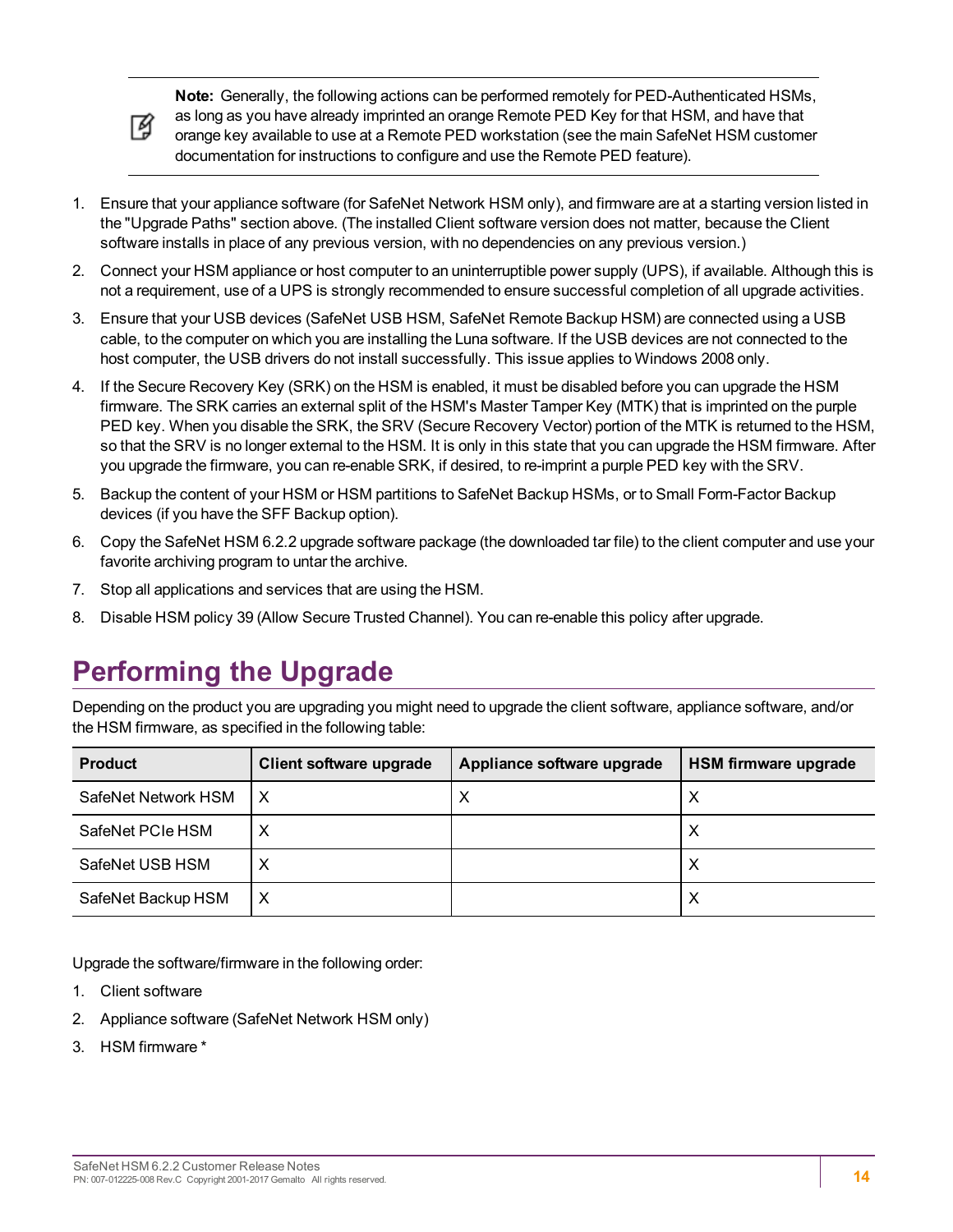**Note: \***If your current HSM has a firmware version that supports newer attributes for HSM objects, AND you have created objects with those newer attributes, then you must **update the SafeNet Backup HSM firmware before you backup the source HSM**. The purpose is to prevent those newer attributes from being stripped off your objects by a Backup HSM whose firmware is too old to support the existence of newer attributes. If you are using the Small Form-Factor Backup option, this is not an issue, because the storage format on SFF tokens is different.



了

# <span id="page-14-0"></span>**Upgrading the Client Software**

**Note:** Upgrade the client software before upgrading the appliance software or HSM firmware.

**Overview** - upgrading your client software consists of the following main steps:

- 1. Ensure that all applications using the SafeNet HSM software libraries are stopped.
- 2. Uninstall your old client software. When you uninstall your old SafeNet HSM client software, backups of your existing configuration file (all SafeNet HSM types), and certificates (SafeNet Network HSM only), are retained so that they may be restored. Any other custom files/directories found in the client installation directory/folder that are not part of the standard client installation are also retained.
- 3. Install the SafeNet HSM 6.2.2 client software. On Linux/Unix, your backup configuration file and certificates are automatically restored. On Windows, your configuration file and certificates are retained.

#### **To upgrade the client software to SafeNet HSM 6.2.2**

- 1. Uninstall the currently installed SafeNet HSM client software. The method you use is platform specific, as follows:
	- **– Windows** Use the Windows uninstaller (Start > Control Panel > Programs and Features) to uninstall SafeNet HSM Client, which removes all of the SafeNet HSM Client software components.
	- **– AIX/Linux** Run the /usr/safenet/lunaclient/bin/uninstall.sh script.
	- **– HP-UX/Solaris** Run the /opt/safenet/lunaclient/bin/uninstall.sh script.
- 2. Install the SafeNet HSM 6.2.2 software. The method you use is platform specific, as follows:
	- **– Windows** Run the LunaClient.msi installation program and respond to the prompts as they appear.
	- **– Linux/Unix** Run the install.sh installation script and respond to the prompts as they appear.

### <span id="page-14-1"></span>**Upgrading the SafeNet Network HSM Appliance Software**

If you do not have a SafeNet Network HSM Appliance, skip this section.



**Note:** Upgrade the SafeNet Network HSM appliance software before you upgrade the SafeNet Network HSM firmware. The appliance software can be applied only to the SafeNet Network HSM appliance.



**Note:** Appliance software upgrade is a one-way operation. There is currently no way to downgrade the appliance software once a new version is applied. This contrasts with

- SafeNet HSM Client software, which can be replaced by any version, simply by uninstalling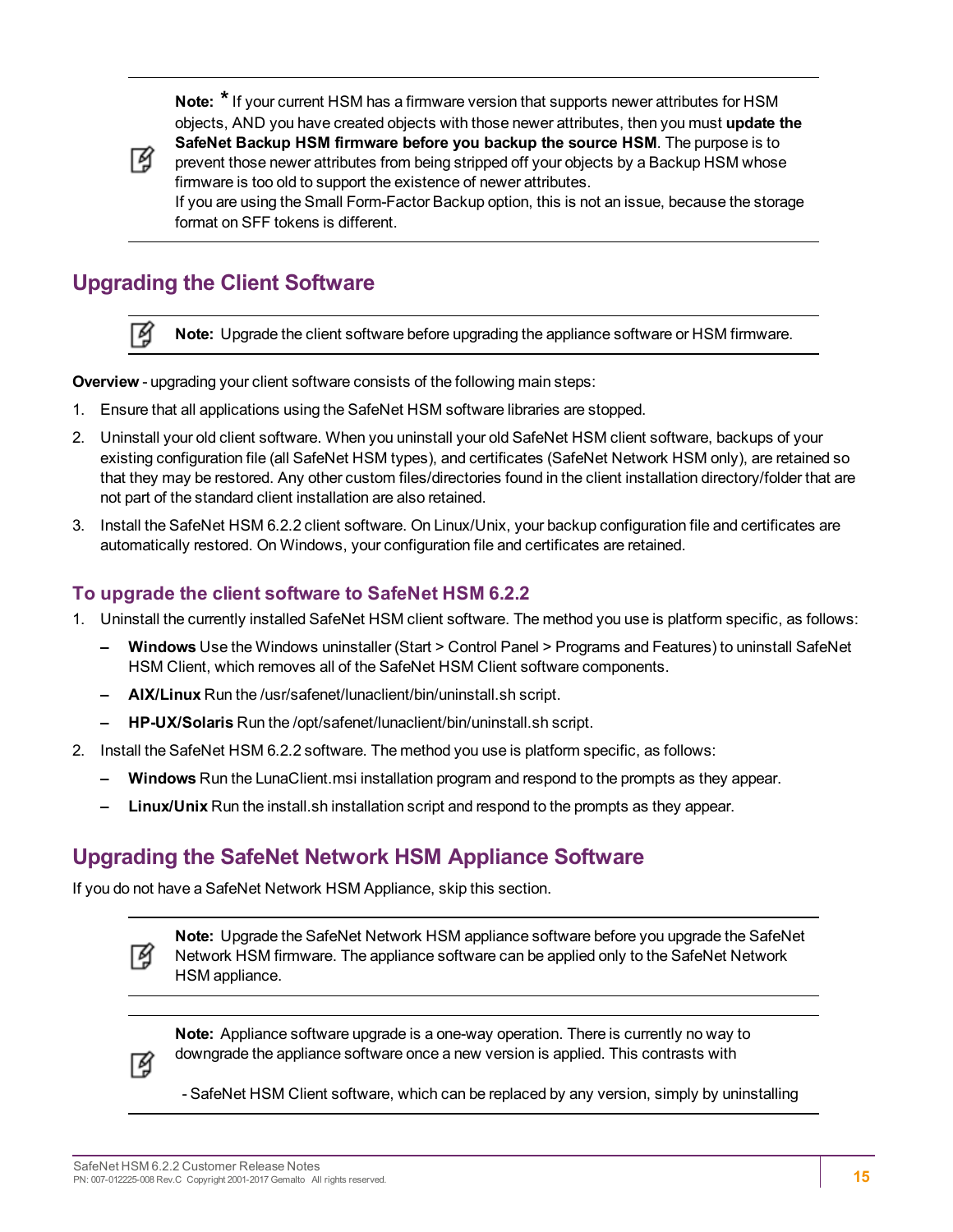the current version and installing a desired version, and



 - SafeNet HSM firmware, which can be rolled back to the version that was installed before the currently-installed version. This applies only to versions since firmware rollback was enabled.

### **To upgrade the SafeNet Network HSM Appliance software to Luna HSM 6.2.2**

- 1. Copy the SafeNet HSM 6.2.2 appliance package file (.spkg) to the SafeNet Network HSM appliance you want to upgrade:
	- **–** Windows pscp <path>\<partnum>.spkg admin@<LunaSA\_hostname>:
	- Unix/Linux scp <path>/<partnum>.spkg admin@<LunaSA\_hostname>:
- 2. Stop all client applications that are connected to the SafeNet Network HSM.
- 3. At the console, log in to the SafeNet Network HSM appliance using an admin-level account. The default account is admin.
- 4. Log in to the SafeNet Network HSM as the HSM Security Officer:

lunash :> hsm login

- **–** For SafeNet Network HSM with PED authentication, the blue PED Key is required.
- **–** For SafeNet Network HSM with Password Authentication, you are prompted for the HSM Admin (SO) password.
- 5. (Optional) Verify that the upgrade package file that you copied is present:

lunash :> package listfile

6. (Optional) Verify the upgrade package:

lunash :> package verify <partnum>.spkg -authcode <authorization\_code>

Verification requires approximately 90 seconds.

7. Install the upgrade package:

lunash :> package update <partnum>.spkg -authcode <authorization\_code>

The installation/upgrade process takes approximately 90 seconds. During that time, a series of messages are displayed that detail the progress of the upgrade. At the end of this process, the message "Software upgrade completed!" is displayed.

# <span id="page-15-0"></span>**Upgrading the HSM Firmware**



**Note:** Upgrade the HSM firmware only after you have upgraded the client software (and – for SafeNet Network HSM – the appliance software). This ensures that the correct version is ready to be installed.



**Note:** For any customer running SafeNet General Purpose HSM release 6.0, or 6.1, or 6.2.1 you are highly recommended to upgrade to release 6.2.2.

If HSM firmware is currently at version 6.22.0 or higher, we highly recommend that you update to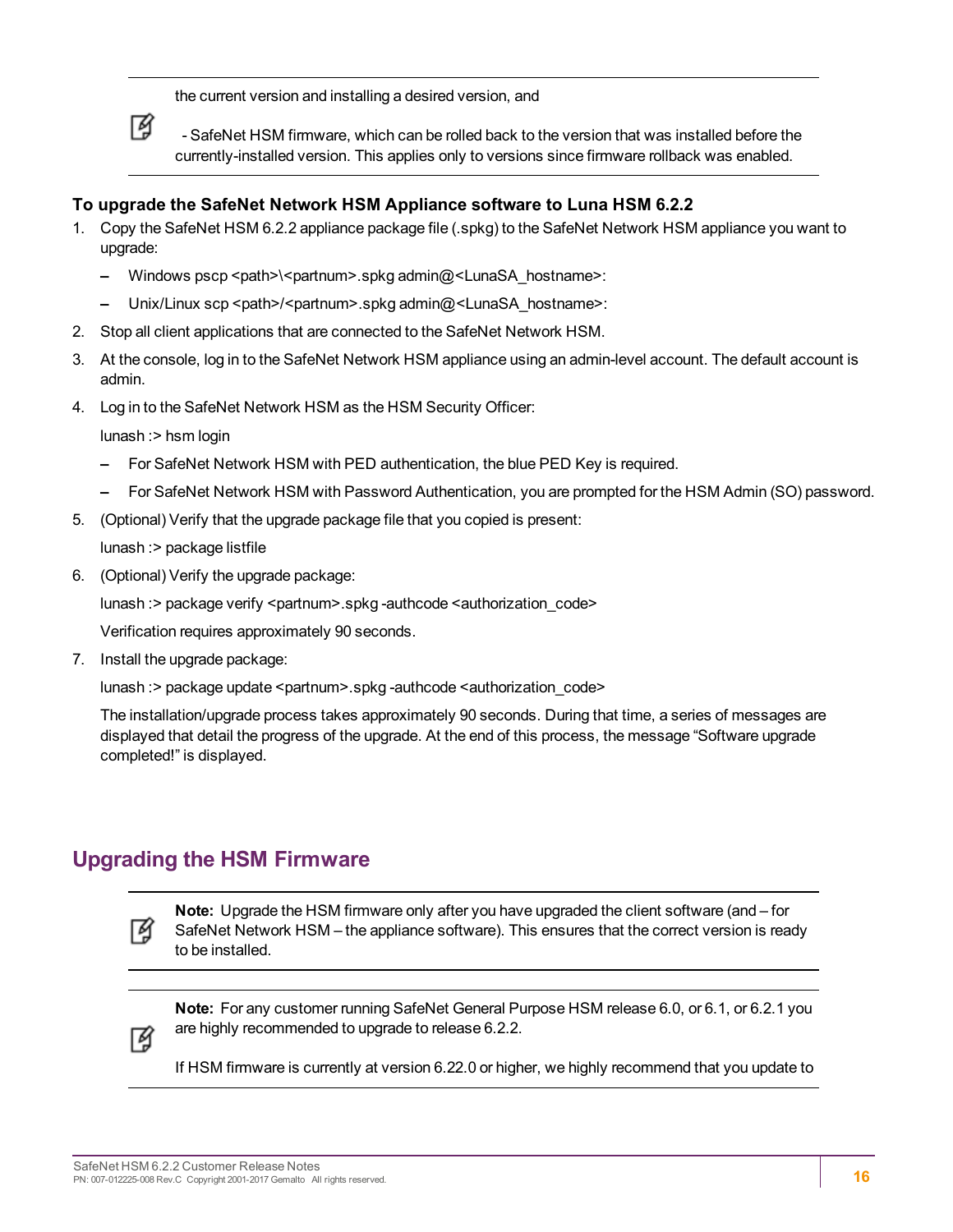firmware version 6.24.3.



If FIPS compliance is a requirement of your security policy, keep your HSM firmware at version 6.10.9 until a newer version achieves FIPS validation.

On SafeNet Network HSM, use LunaSH (the Luna Shell) to upgrade the firmware. On SafeNet PCIe HSM, SafeNet USB HSM and SafeNet Remote Backup HSM, use LunaCM to upgrade the firmware.

### **HSM Firmware 6.24.3 and FIPS 140-2**

Firmware 6.24.3 implements some of the features of release 6.2.2, but is not currently FIPS-validated. Contact your Gemalto representative, or visit the NIST site for information about SafeNet HSM versions that have certificates, and for progress updates on HSM (and firmware) versions that are in the validation process.

For SafeNet Network HSM, when you update to SafeNet HSM 6.2.2 software on the appliance, you have the option to also immediately update the firmware to 6.24.3, or to place 6.24.3 firmware on standby, available to be installed later. If you decide not to update the firmware to 6.24.3 because you wish to use FIPS validated firmware, we strongly recommend upgrading to 6.10.9. You can obtain a stand-alone 6.10.9 upgrade package from Gemalto's service portal. It is possible to upgrade to higher firmware versions to obtain desired features, but doing so loses the appliance's FIPS validated status.



**Note:** If you have a PKI bundle including a SafeNet Network HSM and an attached SafeNet USB HSM running in PKI mode, often the SafeNet USB HSM has earlier firmware than the SafeNet Network HSM. Upgrade the SafeNet Network HSM first, following the above upgrade paths. Then, when you upgrade the firmware on the associated SafeNet USB HSM, the SafeNet USB HSM upgrades to the same firmware version as is installed on the SafeNet Network HSM.

### **Upgrading SafeNet Network HSM firmware**

On SafeNet Network HSM, use LunaSH (the Luna Shell) to upgrade the firmware.

1. Log in to the HSM as the HSM admin user if you are not already logged in.

lunash :> hsm login

2. Run the firmware upgrade command. The HSM will reset when the upgrade is complete:

lunash :> hsm update firmware

3. Use the hsm show command to verify that the firmware upgrade was successful:

lunash :> hsm show

If the upgrade was successful, the firmware version is displayed as 6.24.3.

**Note:** If you did not reboot the appliance before upgrading the firmware (remote PED case) the following error message is displayed:



Error: Unable to communicate with HSM. Please run 'hsm supportInfo' and contact customer support.

You can ignore the error message.

4. If you disabled the SRK prior to performing the firmware upgrade, re-enable it if desired. Refer to the SafeNet HSM documentation for details. If you attempted to upgrade the firmware without disabling the SRK, the firmware upgrade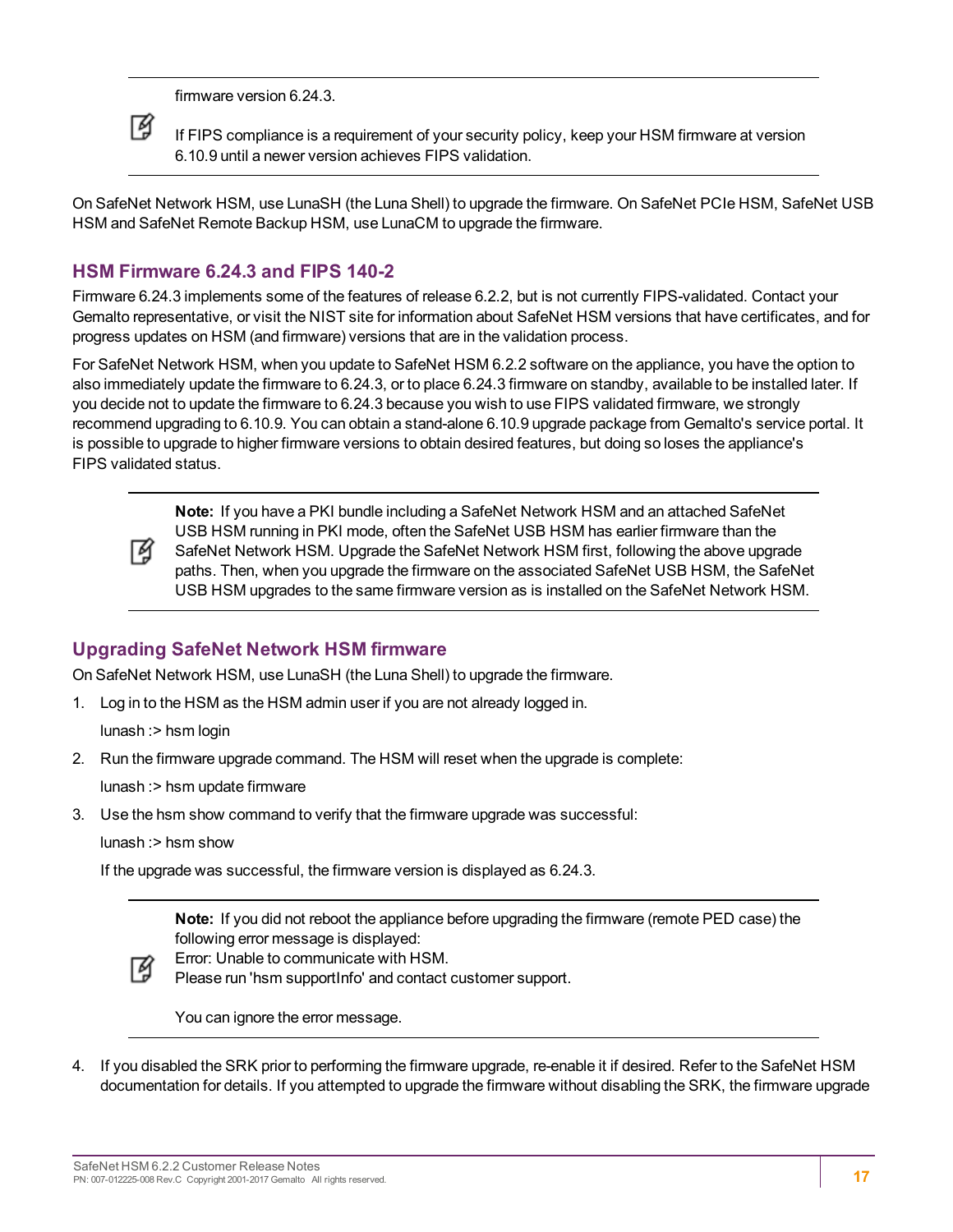fails with the following error:

Error: 'hsm update firmware' failed. (10A0B : LUNA RET OPERATION RESTRICTED)

5. If you logged into the HSM using a remote PED, ensure that all client connections are terminated and then enter the following command to reboot the appliance:

sysconf appliance reboot

### **Upgrading the SafeNet PCIe HSM or SafeNet USB HSM/SafeNet Backup HSM firmware**

To upgrade the firmware on a SafeNet PCIe HSM or SafeNet USB HSM/SafeNet Backup HSM, launch the LunaCM utility on a SafeNet HSM client computer

- **•** that contains a copy of the firmware upgrade (.fuf) file with its associated firmware authentication code (.txt) file, and
- **•** contains the SafeNet PCIe HSM, or
- **•** is connected to the SafeNet USB HSM/SafeNet Backup HSM that you want to upgrade.
- 1. Copy the firmware file (<fw\_filename>.fuf) from the firmware folder on the software CD to the SafeNet HSM client root directory:
	- **–** Windows: C:\Program Files\SafeNet\LunaClient
	- **–** Linux/AIX: /usr/safenet/lunaclient/bin
	- **–** Solaris/HP-UX: /opt/safenet/lunaclient/bin
- 2. Obtain the firmware authorization code:
	- a. Contact SafeNet Customer Support (support@safenet-inc.com). The firmware authorization code is provided as a .txt file.
	- b. Copy the <fw\_auth\_code>.txt file to the SafeNet HSM client root directory:
	- **–** Windows: C:\Program Files\SafeNet\LunaClient
	- **–** Linux/AIX: /usr/safenet/lunaclient/bin
	- **–** Solaris/HP-UX: /opt/safenet/lunaclient/bin
- 3. Launch the LunaCM utility:

#### **Windows**

a. Open a Command Prompt window

(Start > Programs > Accessories > Command Prompt).

- b. Change to the SafeNet HSM client root directory: cd C:\Program Files\SafeNet\LunaClient
- c. Enter the following command

Lunacm

#### **Linux/AIX**

- a. Open a terminal window and change to the SafeNet HSM client root directory: /usr/safenet/lunaclient/bin
- b. Enter the following command:

./lunacm

#### **HP-UX/Solaris**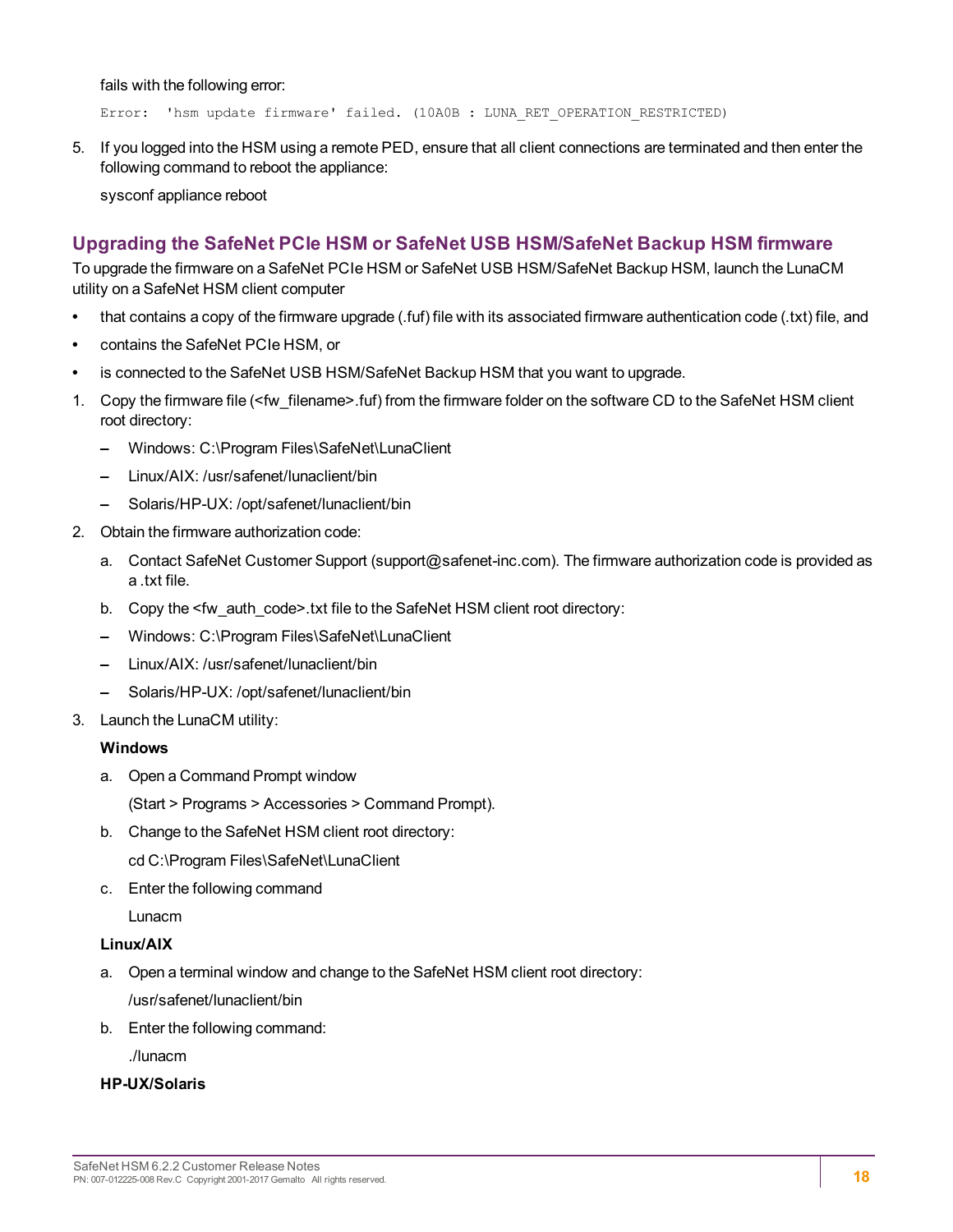- a. Open a terminal window and change to the SafeNet HSM client root directory: /opt/safenet/lunaclient/bin
- b. Enter the following command:

./lunacm

- 4. Enter the following command to log in to the HSM. Note that the password is not required on PED-based systems: hsm login [-password <password>]
- 5. Enter the following command to upgrade the firmware on an attached SafeNet USB HSM:

hsm –updateFirmware –fuf <fw\_filename>.fuf –authcode <fw\_authcode\_filename>.txt

### **Additional Tasks for Java Users**

You must copy the Java library (LunaAPI.dll) and jar file (LunaProvider.jar) from the client installation folder to the ire/lib/ext folder.

# <span id="page-18-0"></span>**Returning the HSM to Operation**

After performing the upgrade, you must reactivate the HSM partitions (if applicable) and re-register the SafeNet HSM client to return the HSM to operation.

### **To return the HSM to operation**

- 1. If updating from firmware below 6.22.0, the upgrade separates SafeNet USB HSM and SafeNet PCIe HSM administration partition and client application partitions, which causes client applications to see them as separate slots. This is a change from previous behavior. Make any necessary adjustments to your scripts and application settings.
- 2. If updating from firmware below 6.22.0, upgrading can change slot numbering, specifically the starting slot number in a slot listing. Refer to the "Slot Numbering and Behavior" section in the *HSM Administration Guide*. Other than that adjustment, for SafeNet PCIe HSM or SafeNet USB HSM your HSM is ready as soon as the firmware update is done.
- 3. Reactivate all partitions that were activated before the upgrade (applies to SafeNet Network HSM with PED Authentication).

# <span id="page-18-1"></span>**Migration Notes**

層

SafeNet HSM 6.2 introduces significant changes to the way in which the product operates. This section describes the tasks you might need to perform to successfully migrate your HSMs to SafeNet HSM 6.2.x, if you are starting from a firmware version lower than 6.22.0.

# <span id="page-18-2"></span>**SafeNet PCIe HSM or SafeNet USB HSM HA groups**

**Note:** This section only applies if you are upgrading from a firmware version lower than 6.22.0 to a firmware version that is 6.22.0 or higher.

Firmware 6.22.0 and above changes how you see your SafeNet PCIe HSM and SafeNet USB HSMs. In previous releases, each slot represented a physical HSM. With 6.22.0 or higher firmware, each physical HSM is divided into two distinct partitions, as follows: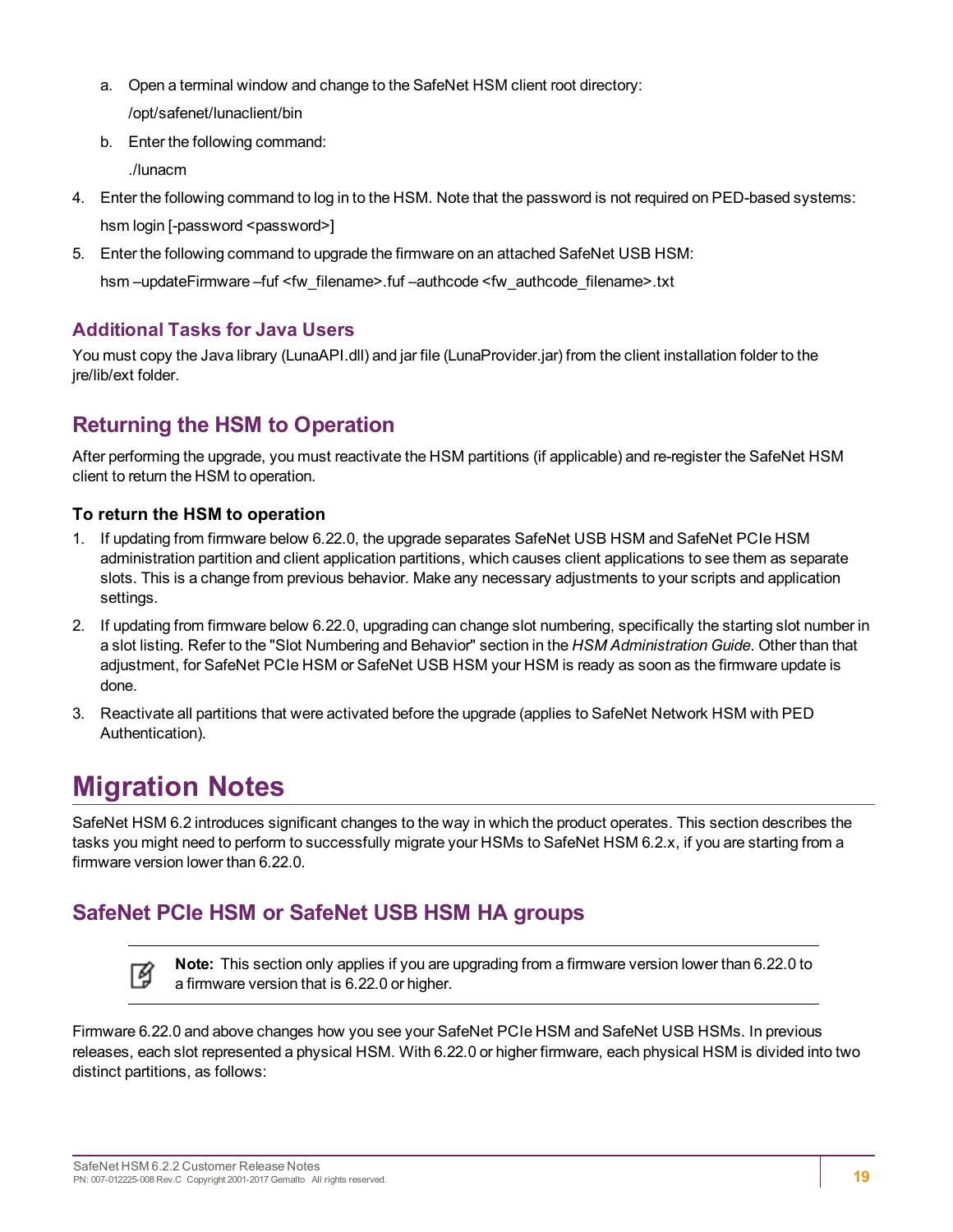- **•** an Admin partition. The Admin partition is reserved for the HSM SO role, and uses the original (pre-6.22.0), HSM Serial Number.
- **•** a User partition. The User partition is used by the Partition Owner/Crypto Officer for cryptography. It is assigned a new serial number, created by appending 3 digits to the original serial number.

Virtual slots, used to configure HA groups, are also viewed as user partitions, and are therefore also assigned new serial numbers.

If you are using SafeNet PCIe HSM and SafeNet USB HSMs in HA mode, you must edit your **Chrystoki.conf** (Linux/Unix) or **Crystoki.ini** (Windows) file to update the partition serial numbers for the HA group members.

#### **Behavior with firmware older than 6.22.0**

Before firmware version 6.22.0, LunaCM did not make SafeNet PCIe HSM and SafeNet USB HSM user partitions visible. The following example shows how LunaCM displays PCIe HSM, GUSB HSM, and HA virtual slots with pre-6.22.0 firmware. Note that the HA group is shown at Slot Id 5.

#### **Example**

Available HSMs:

| $Slot$ Id $\rightarrow$<br>Tunnel Slot Id -><br>HSM Label -> pcie hsm1<br>HSM Serial Number -> 155316<br>HSM Model -><br>K6 Base<br>HSM Firmware Version $\rightarrow$ 6.21.0<br>HSM Status ->                         | $\mathbf{0}$<br>$\mathbf{1}$<br>HSM Configuration -> Luna PCI (PED) Signing With Cloning Mode<br>OK |
|------------------------------------------------------------------------------------------------------------------------------------------------------------------------------------------------------------------------|-----------------------------------------------------------------------------------------------------|
| $Slot$ Id $\rightarrow$<br>Tunnel Slot Id -><br>HSM Label -> pcie hsm2<br>HSM Serial Number $\rightarrow$ 155317<br>HSM Model -><br>K6 Base<br>HSM Firmware Version $\rightarrow$ 6.21.0<br>$HSM$ Status $\rightarrow$ | 1<br>$\mathcal{P}$<br>HSM Configuration -> Luna PCI (PED) Signing With Cloning Mode<br>OK           |
| $Slot$ Id $\rightarrow$<br><b>POIHA</b><br>$HSM$ Label $\rightarrow$<br>HSM Serial Number -> 1155316<br>HSM Model -><br>HSM Firmware Version $\rightarrow$ 6.21.0<br>HSM Status $\rightarrow$ N/A - HA Group           | 5<br>LunaVirtual<br>HSM Configuration -> Luna Virtual HSM (PED) Signing With Cloning Mode           |

#### **HA group definition in the Chrystoki.conf/Crystoki.ini file**

The members of the HA group shown in slot 5 are defined in the **VirtualToken** section of the **Chrystoki.conf**/**Crystoki.ini** file, as illustrated below:

```
VirtualToken = {
VirtualToken00Label = PCIHA;
VirtualToken00SN = 1155316;
VirtualToken00Members = 155316,155317;
}
```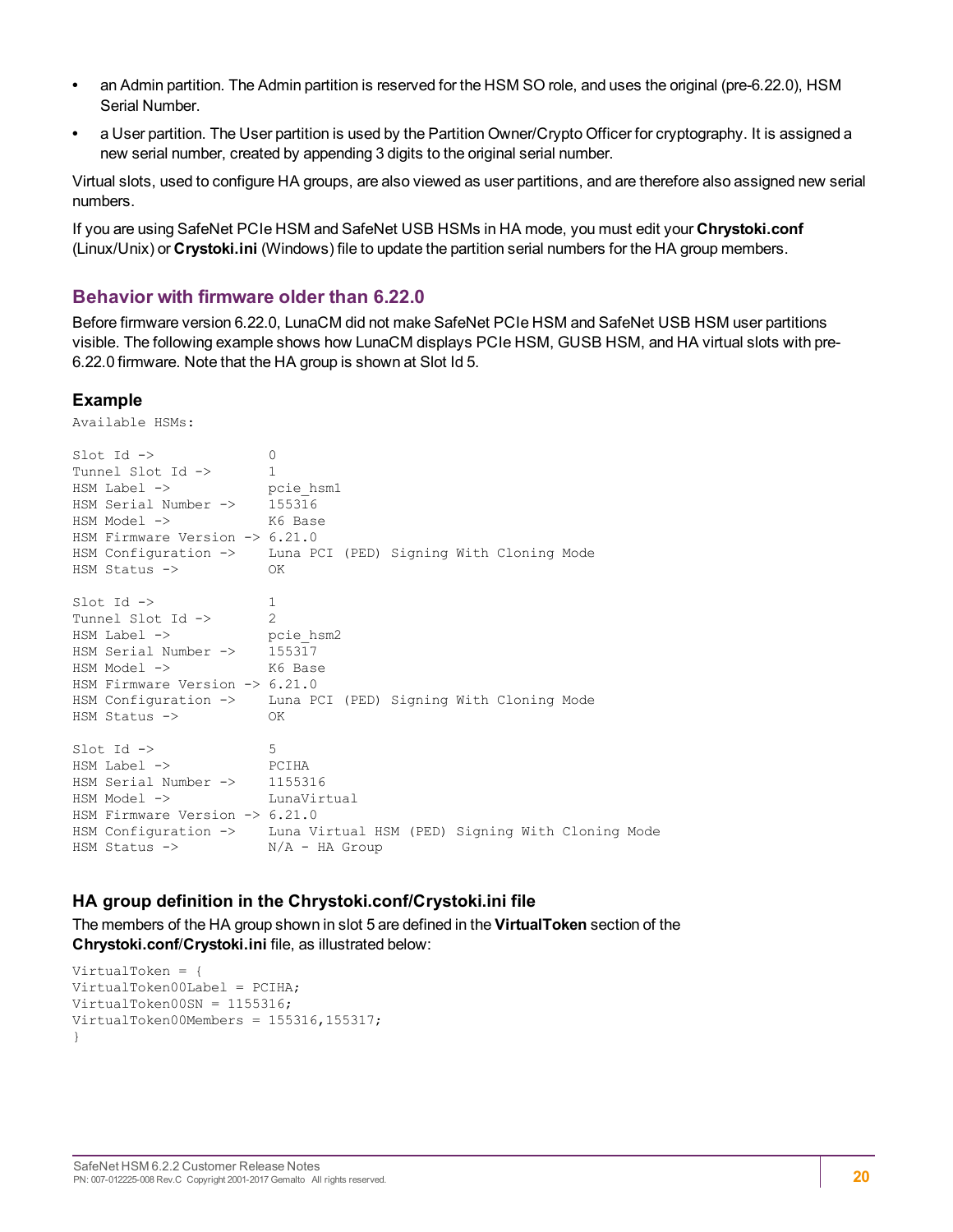### **Behavior with 6.22.0 or higher firmware**

With firmware 6.22.0 or higher, LunaCM makes the user partition visible: it has its own serial number derived from the HSM's serial number. The following example shows the output of LunaCM for the same hardware after upgrading to the 6.22.0 firmware.

Note the user partition labeled **Cryptoki User** with serial number **155316014** is distinct from the HSM partition with label **pcie\_hsm1** and serial number **155316**. Note also that LunaCM does not identify the HA group. This is because the serial number of the HSM user partition changed, and no longer matches the value in the HA members list in the **Chrystoki.conf** or **Crystoki.ini** file.

#### **Example**

Available HSMs:

| $Slot$ Id $\rightarrow$         | 0                                                          |
|---------------------------------|------------------------------------------------------------|
| Tunnel Slot Id ->               | 6                                                          |
| Label $\rightarrow$             | Cryptoki User                                              |
| Serial Number ->                | 155316014                                                  |
| Model $\rightarrow$             | K6 Base                                                    |
| Firmware Version ->             | 6.22.0                                                     |
| Configuration ->                | Luna User Partition, No SO (PED) Signing With Cloning Mode |
| Slot Description ->             | User Token Slot                                            |
| $Slot$ Id $\rightarrow$         | 5                                                          |
| Tunnel Slot Id ->               | 6                                                          |
| Label $\rightarrow$             | pcie hsml                                                  |
| Serial Number ->                | 155316                                                     |
| Model $\rightarrow$             | K6 Base                                                    |
| Firmware Version $\rightarrow$  | 6.22.0                                                     |
| Configuration ->                | Luna HSM Admin Partition (PED) Signing With Cloning Mode   |
| Slot Description ->             | Admin Token Slot                                           |
| HSM Configuration ->            | Luna HSM Admin Partition (PED)                             |
| $HSM$ Status $\rightarrow$      | ΟK                                                         |
| $Slot$ Id $\rightarrow$         | 6                                                          |
| Tunnel Slot Id ->               | 12                                                         |
| Label $\rightarrow$             | Cryptoki User                                              |
| Serial Number ->                | 155317014                                                  |
| Model $\rightarrow$             | K6 Base                                                    |
| Firmware Version ->             | 6.22.0                                                     |
| Configuration $\rightarrow$     | Luna User Partition, No SO (PED) Signing With Cloning Mode |
| Slot Description ->             | User Token Slot                                            |
| $Slot$ Id $\rightarrow$         | 11                                                         |
| Tunnel Slot Id ->               | 12                                                         |
| $Label \rightarrow$             | pcie hsm2                                                  |
| Serial Number ->                | 155317                                                     |
| Model $\rightarrow$             | K6 Base                                                    |
| Firmware Version ->             | 6.22.0                                                     |
| Configuration $\rightarrow$     | Luna HSM Admin Partition (PED) Signing With Cloning Mode   |
| Slot Description ->             | Admin Token Slot                                           |
| HSM Configuration $\rightarrow$ | Luna HSM Admin Partition (PED)                             |
| HSM Status ->                   | OK                                                         |

#### **Changes required to the Chrystoki.conf/Crystoki.ini file to restore the HA group definition**

To restore the HA group configuration, you must edit the **Chrystoki.conf**/**Crystoki.ini** file to update the virtual token slot serial numbers to include the three extra digits added to the user slot serial numbers after upgrading to firmware 6.22.0 or above (in this example, the extra digits are **014**). You must add the three digits to the **VirtualToken**<nn>**SN** and **VirtualToken**<nn>**Members** entries, as shown in the following example: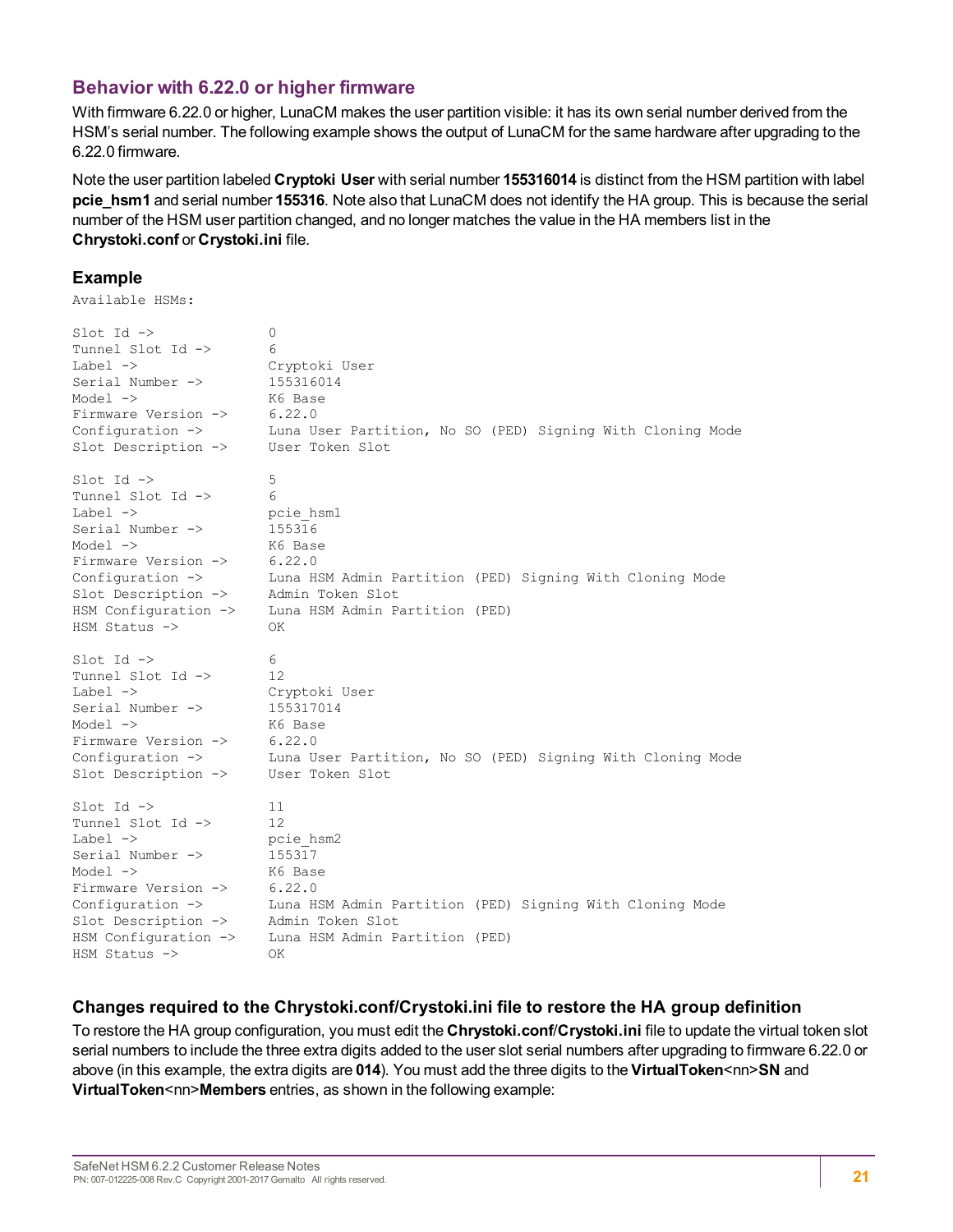#### **Before upgrading to firmware 6.22.0 or above**

```
VirtualToken = {
VirtualToken00Label = PCIHA;
VirtualToken00SN = 1155316;
VirtualToken00Members = 155316,155317;
}
```
#### **After upgrading to firmware 6.22.0 or above**

```
VirtualToken = {
VirtualToken00Label = PCIHA;
VirtualToken00SN = 1155316014;
VirtualToken00Members = 155316014,155317014;
}
```
### **Updating Your HA Group Configurations After Upgrading to Firmware 6.22.0 or above**

The following procedure describes, in detail, the steps you need to perform to reconfigure your HA group definitions in the **Chrystoki.conf**/**Crystoki.ini** file after upgrading to firmware 6.22.0 or above.

#### **To update your HA group definitions**

- 1. Update all members of the HA group to firmware 6.22.0 or above.
- 2. Ensure that you have write access to **/etc/Chrystoki.conf** (Linux/UNIX) or **chrystoki.ini** (Windows, in the SafeNet HSM client installation directory).
- 3. Edit the **Chrystoki.conf**/**Crystoki.ini** file and navigate to the **VirtualToken** section. Each virtual token is defined by three entries, as follows:
	- **– VirtualToken**<nn>**Label**. For example, VirtualToken00Label
	- **– VirtualToken**<nn>**SN**. For example, VirtualToken00SN
	- **– VirtualToken**<nn>**Members**. For example, VirtualToken00Members

where <nn> starts at 00 and increments by one for each HA group

You will need to modify the value of VirtualToken<nn>Members for each virtual token in the file to reflect its new serial number.

4. In LunaCM, enter the **partition list** command to determine the new serial numbers for the HA group members:

```
Available HSMs:
Slot Id \rightarrow 0
Tunnel Slot Id -> 6
Label -> Cryptoki User
Serial Number -> 155316014
Model -> K6 Base
Firmware Version -> 6.22.0
Configuration -> Luna User Partition, No SO (PED) Signing With Cloning Mode
Slot Description -> User Token Slot
\text{slot} Id \rightarrow 5
Tunnel Slot Id -> 6
Label -> pcie hsm1
Serial Number -> 155316
Model -> K6 Base
Firmware Version -> 6.22.0
Configuration -> Luna HSM Admin Partition (PED) Signing With Cloning Mode
Slot Description -> Admin Token Slot
HSM Configuration -> Luna HSM Admin Partition (PED)
HSM Status -> OK
\text{slot} Id \rightarrow 6
```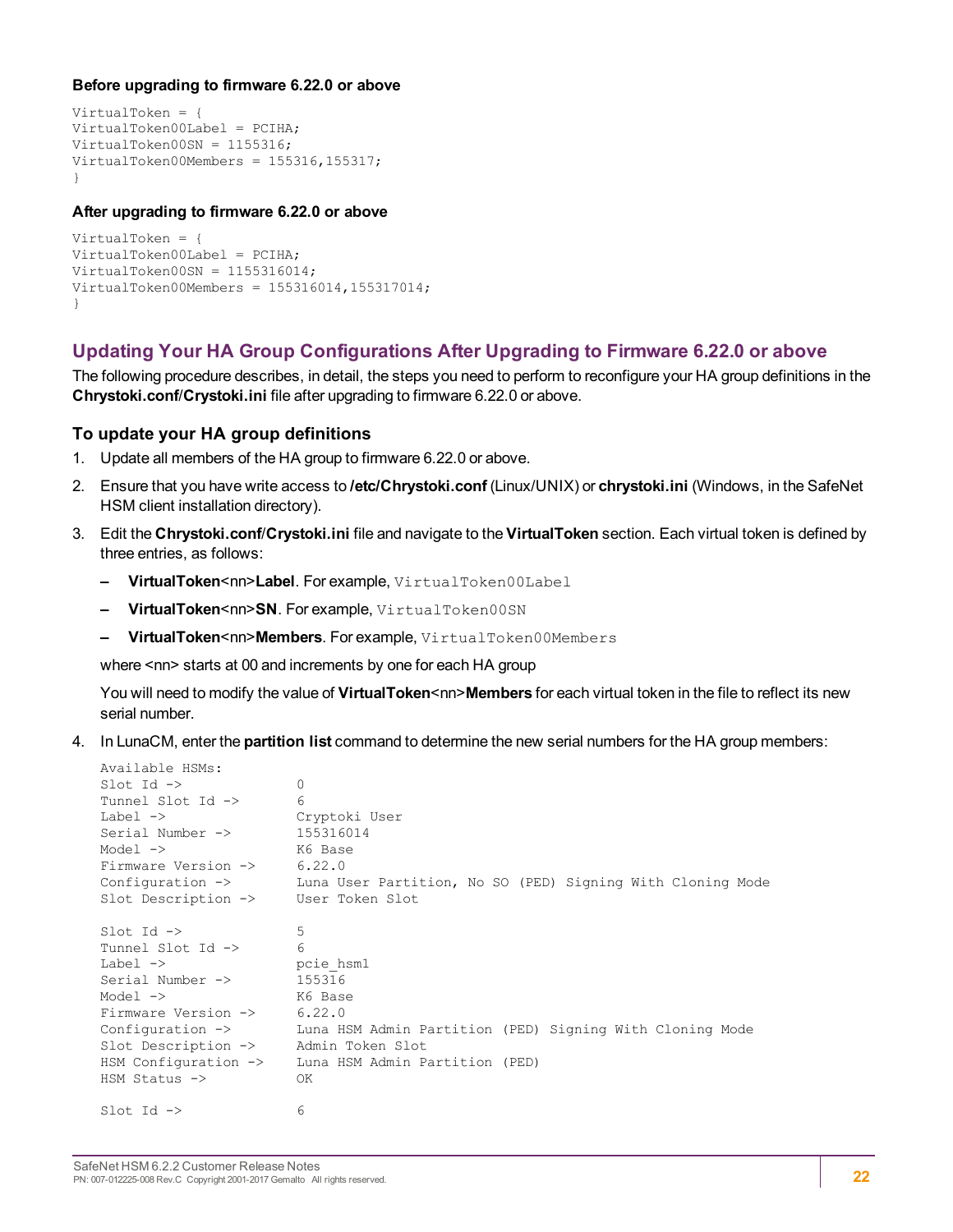```
Tunnel Slot Id -> 12
Label -> Cryptoki User<br>Serial Number -> 155317014
Serial Number ->
Model -> K6 Base<br>Firmware Version -> 6.22.0
Firmware Version ->
Configuration -> Luna User Partition, No SO (PED) Signing With Cloning Mode
Slot Description -> User Token Slot
Slot Id \rightarrow 11<br>Tunnel Slot Id \rightarrow 12
Tunnel Slot Id ->
Label -> pcie hsm2
Serial Number \rightarrow 155317
Model -> K6 Base<br>Firmware Version -> 6.22.0
Firmware Version \rightarrowConfiguration -> Luna HSM Admin Partition (PED) Signing With Cloning Mode<br>Slot Description -> Admin Token Slot
Slot Description ->
HSM Configuration -> Luna HSM Admin Partition (PED)
HSM Status -> OK
```
5. For each serial number in **VirtualToken**<nn>**Members** find the slot with the matching serial number prefix, and take note of the three additional digits. Look for this information in slots with Slot Desciption ---> User Token Slot.

For example, for VirtualToken00Members =  $155316$ , 155317, the new serial numbers displayed in LunaCM are 155316**014** and 155317**014**.

6. Add the last portion (**014** in our example) to the serial number for each virtual token member. In our example the new values after the modifications are:

```
VirtualToken00Members = 155316014,155317014;
```
- 7. Next adjust the value of **VirtualToken**<nn>**SN** in a similar manner. In our example, the adjusted value is 1155316014.
- 8. When you have updated the serial number for all virtual tokens and members, save the file.
- 9. If the HSMs are PED-AUTH, log in to each user partition slot (where Slot Description --> User Token Slot), one at the time, and enter the following LunaCM commands to activate the partition (the activation policy remains on after firmware update).

#### **slot** set -slot <slot\_id> **role login -n "Crypto Officer"**

You will be prompted for the challenge in LunaCM, and for the black key at the attached PED device. Successful login will activate your partition.

- 10. You should now be able to see your virtual token (HA group). First, restart LunaCM in one of following two ways:
	- **–** Exit from LunaCM by typing **exit** and launch LunaCM again
	- **–** From the lunacm:> prompt, enter **clientconfig restart -force**

LunaCM output for our example now shows:

```
Available HSMs:
\text{slot} Id \rightarrow 0
Tunnel Slot Id -> 6
Label -> Cryptoki User
Serial Number -> 155316014
Model -> K6 Base
Firmware Version -> 6.22.0
Configuration -> Luna User Partition, No SO (PED) Signing With Cloning Mode
Slot Description -> User Token Slot
Slot Id \rightarrow 5
```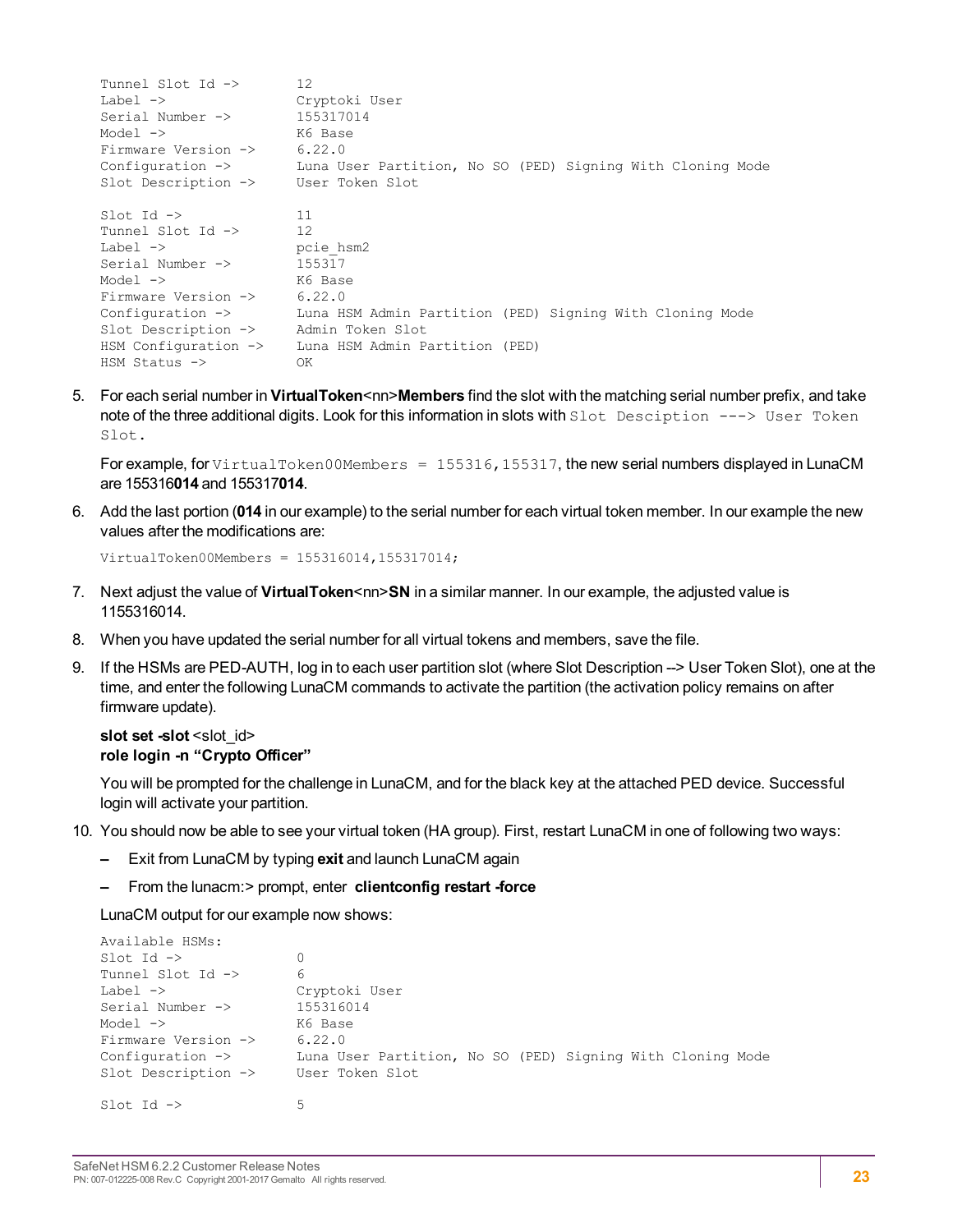```
Tunnel Slot Id -> 6
Label -> pcie hsm1
Serial Number -> 155316
Model -> K6 Base<br>Firmware Version -> 6.22.0
Firmware Version ->
Configuration -> Luna HSM Admin Partition (PED) Signing With Cloning Mode
Slot Description -> Admin Token Slot
HSM Configuration -> Luna HSM Admin Partition (PED)
HSM Status -> OK
\text{slot} Id \text{->} 6
Tunnel Slot Id -> 12
Label -> Cryptoki User
Serial Number -> 155317014
Model -> K6 Base<br>Firmware Version -> 6.22.0
Firmware Version \rightarrowConfiguration -> Luna User Partition, No SO (PED) Signing With Cloning Mode
Contiguration -> Luna User Partis<br>Slot Description -> User Token Slot
Slot Id -> 11
Tunnel Slot Id -> 12
Label -> pcie hsm2
Serial Number \rightarrow 155317
Model -> K6 Base
Firmware Version -> 6.22.0
Configuration -> Luna HSM Admin Partition (PED) Signing With Cloning Mode
Slot Description -> Admin Token Slot
HSM Configuration -> Luna HSM Admin Partition (PED)
HSM Status -> OK
\begin{array}{ccc} \text{Slot} & \text{Id} & \rightarrow & \text{8} \end{array}HSM Label -> PCIHA
HSM Serial Number -> 1155316014
HSM Model -> LunaVirtual
HSM Firmware Version -> 6.22.0
HSM Configuration -> Luna Virtual HSM (PED) Signing With Cloning Mode
HSM Status -> N/A - HA Group
```
# <span id="page-23-0"></span>**Known Issues**

This section lists the issues known to exist in the product at the time of release. Workarounds are provided where available.

# <span id="page-23-1"></span>**Issue Severity Definitions**

The following table defines the severity of the issues listed in this section.

| <b>Priority</b> | <b>Classification</b> | <b>Definition</b>                |
|-----------------|-----------------------|----------------------------------|
| C               | Critical              | No reasonable workaround exists. |
| H               | High                  | Reasonable workaround exists.    |
| M               | Medium                | Medium level priority problems.  |
|                 | Low                   | Lowest level priority problems.  |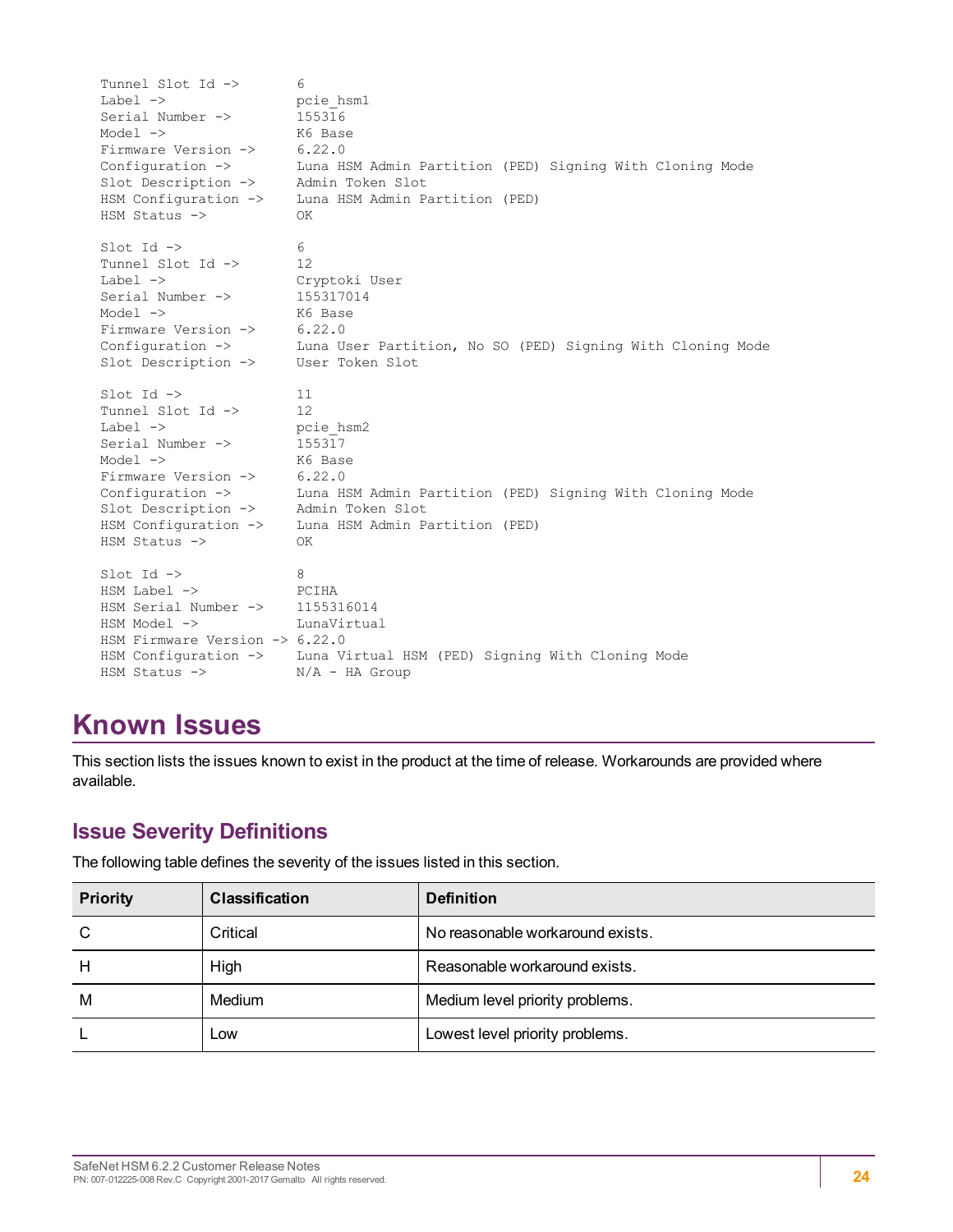# <span id="page-24-0"></span>**Known Issues**

| <b>Issue</b>                                                                                                                                 | <b>Sever</b><br>ity | <b>Synopsis</b>                                                                                                                                                                                                                                                                                                                                                                                                                                                                                                                                                                                                                                                                                                                                                                                                                                                                                                                                        |
|----------------------------------------------------------------------------------------------------------------------------------------------|---------------------|--------------------------------------------------------------------------------------------------------------------------------------------------------------------------------------------------------------------------------------------------------------------------------------------------------------------------------------------------------------------------------------------------------------------------------------------------------------------------------------------------------------------------------------------------------------------------------------------------------------------------------------------------------------------------------------------------------------------------------------------------------------------------------------------------------------------------------------------------------------------------------------------------------------------------------------------------------|
| LHSM-<br>36894:<br>lunacm HA<br>list<br>command<br>doesn't<br>always show<br>the correct<br>HA sync<br>state                                 | H                   | Problem: LunaCM HA sync code will not always detect out-of-sync condition between HA<br>member.<br>To reproduce, use ckdemo to create a data object on the HA virtual slot and then create<br>another data object on one of the physical HA member slots only. With this setup, the HA slot<br>should be out of sync but HA list command will report that the HA slot is in-sync.<br>Workaround: Avoid writing directly to individual (physical) member slots when HA is active.                                                                                                                                                                                                                                                                                                                                                                                                                                                                       |
| LHSM-<br>31236:<br>Ckdemo:<br>token serial<br>number does<br>not match<br>with the<br>partition<br>serial<br>number in<br>$6.1$ and<br>above | H                   | Problem: *Steps to reproduce:*<br>1. assign one partition to remote Luna Client<br>2. from lunaclient check the slot infor by vtl v<br>3. ckdemo check the token infor (option 12)<br>*Expecting:*<br>The token serial number from ckdemo to match with the partition serial number that shows<br>from the vtl v.<br>*Actual result:*<br>The token serial number does NOT match with the partition serial number.<br>LunaClient 6.2.0-15-Linux 64<br>vtl v<br>Slot<br>Serial #<br>Label<br>====<br>================<br>$==-=-+$<br>1<br>1072743706450<br>P1SA1<br>2<br>1107440122459<br>P1SA3<br>ckdemo option 12<br>Token label -> P1SA1<br>Token Manufacturer -> Safenet, Inc.<br>Token Model -> LunaSA<br>Token Serial Number -> 3296849746<br>Token label -> P1SA3<br>Token Manufacturer -> Safenet, Inc.<br>Token Model -> LunaSA<br>Token Serial Number -> 3633527387<br>Workaround: None for CKDemo at this time. Functions properly in lunacm. |
| LHSM-<br>41016:<br>Cannot<br>upgrade FW<br>on backup<br><b>HSM</b> with<br>partition                                                         | M                   | Problem:<br>1. Start with a backup HSM with FW 6.10.9<br>2. Partition backup some objects to the backup HSM<br>3. Try to do firmware upgrade on the backup HSM<br>4. It fails and complains<br>lunacm:> hsm uf -u fwupdateG5_realCert_6.24.2_RC6.FUF -a authcodeG5_<br>realCert 6.24.2 RC6.TXT<br>You are about to update the firmware.<br>The HSM will be reset.<br>Are you sure you wish to continue?<br>Type 'proceed' to continue, or 'quit' to quit now -> proceed                                                                                                                                                                                                                                                                                                                                                                                                                                                                                |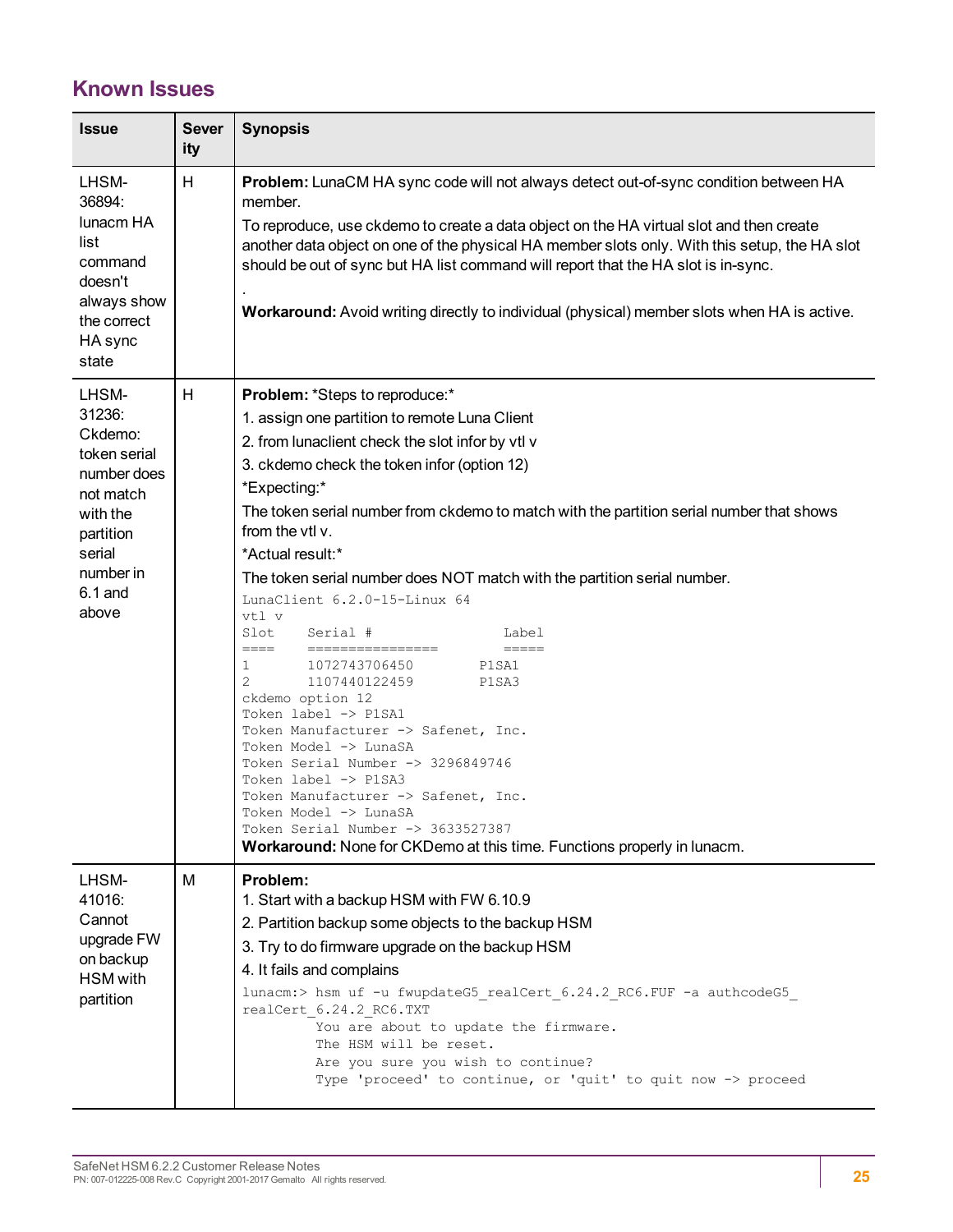| <b>Issue</b>                                                                                                              | <b>Sever</b><br>ity | <b>Synopsis</b>                                                                                                                                                                                                                                                                                                                                                                                                                                                                                                                                                                                                                                                                                                                                                                                                                                                                                                                                                                                                                                                                                                                                                                                                                                                                                                                                                                                                                                                                                                                                                                                                  |  |  |
|---------------------------------------------------------------------------------------------------------------------------|---------------------|------------------------------------------------------------------------------------------------------------------------------------------------------------------------------------------------------------------------------------------------------------------------------------------------------------------------------------------------------------------------------------------------------------------------------------------------------------------------------------------------------------------------------------------------------------------------------------------------------------------------------------------------------------------------------------------------------------------------------------------------------------------------------------------------------------------------------------------------------------------------------------------------------------------------------------------------------------------------------------------------------------------------------------------------------------------------------------------------------------------------------------------------------------------------------------------------------------------------------------------------------------------------------------------------------------------------------------------------------------------------------------------------------------------------------------------------------------------------------------------------------------------------------------------------------------------------------------------------------------------|--|--|
|                                                                                                                           |                     | Updating firmware. This may take several minutes.<br>Number of Partitions found: 1<br>New Partition Headers are larger. Checking for free space to accommodate<br>this.<br>Partition #: 1 Name: backup1 Status: Failed<br>Current Free: 0 bytes Required: 7164 bytes<br>Objects must be deleted from 'Failed' Partitions before FW Upgrade can be<br>applied.<br>Command Result : 0x80000903 (CKR UNKNOWN)<br>Workaround: Avoid updating the Backup HSM firmware past the recommended version<br>6.10.9. Or clear objects from any existing partition, or delete the backup partition before                                                                                                                                                                                                                                                                                                                                                                                                                                                                                                                                                                                                                                                                                                                                                                                                                                                                                                                                                                                                                     |  |  |
|                                                                                                                           |                     | performing firmware upgrade to a version newer than 6.10.9.                                                                                                                                                                                                                                                                                                                                                                                                                                                                                                                                                                                                                                                                                                                                                                                                                                                                                                                                                                                                                                                                                                                                                                                                                                                                                                                                                                                                                                                                                                                                                      |  |  |
| LHSM-<br>32337: After<br>disabling the<br>"HA auto-<br>synchronizat<br>ion" mode, it<br>still shows<br>"need sync<br>no". | M                   | <b>Problem:</b> Steps to reproduce:<br>1. Perform the network setup on two SafeNet Network HSM<br>2. Ensure that the Allow Cloning and Allow Network Replication policies are "On" in hsm<br>showPolicies.<br>3. Create a partition on each SafeNet Network HSM. They must have the same password.<br>4. Create a Network Trust Link between the Client and the Appliance<br>5. Register client computer with both SafeNet Network HSMs<br>6. On client machine, run the lunacm utility. It must show the registered partitions.<br>7. Run hagroup create command:<br>lunacm:> haGroup creategroup -serialNumber <serial number=""> -1 <label> -p<br/><password><br/>The serial number must be of the partition which will be added to the hagroup as first member.<br/>The label given will be the name of hagroup.<br/>8. Run hagroup addmember command to add another member to the HA group:<br/>lunacm:&gt; hagroup addMember-serialNumber <serial number=""> -group <groupname> -<br/>password <password><br/>9. Similarly create one more HA group.<br/>10. Run ha listgroup to check auto-sync enabled on both groups.<br/>11. Disable ha-sync on one of ha group<br/>12. Run ha listgroup to verify autosync is disable on one of ha group<br/>13. Start two traffic on both ha group slot with 100 threads, running for a while, then stop traffic<br/>14. check sync state on both ha group<br/>Expected:<br/>One HA group should be sync, another should not<br/><b>Actual Output:</b><br/>Shows sync required: NO<br/>Workaround: None.</password></groupname></serial></password></label></serial> |  |  |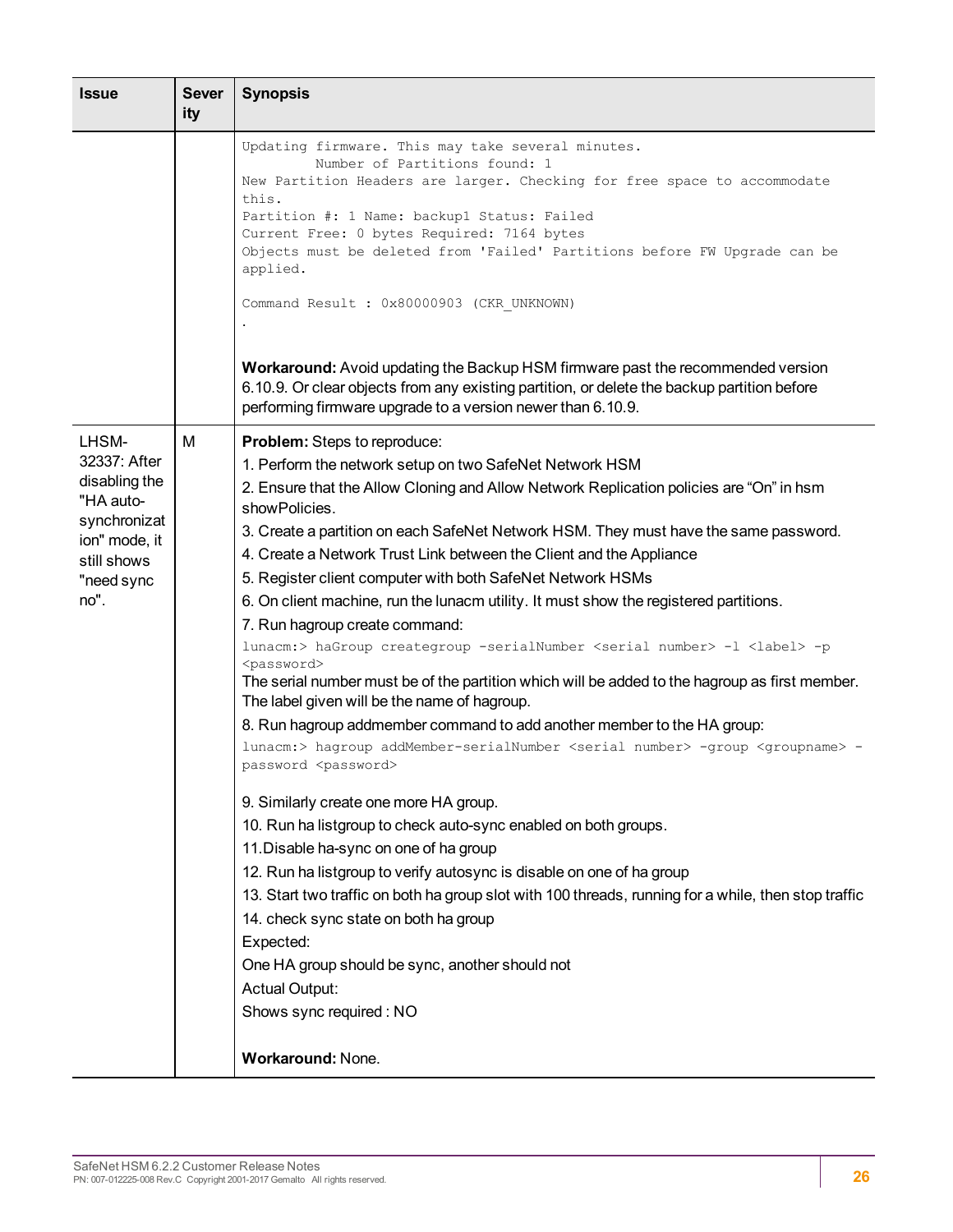| <b>Issue</b>                                                                                   | <b>Sever</b><br>ity | <b>Synopsis</b>                                                                                                                                                                                                                                                                                     |
|------------------------------------------------------------------------------------------------|---------------------|-----------------------------------------------------------------------------------------------------------------------------------------------------------------------------------------------------------------------------------------------------------------------------------------------------|
| LHSM-<br>31213: HA<br>member<br>doesn't<br>show it is<br>alive even<br>after auto-<br>recovery | м                   | <b>Problem:</b> When a member of an HA group is removed and brought back after auto-recovery is<br>done, the log messages says that the recovery attempt is successful but lunacm does not<br>show that the recovered member is alive or up.<br>Workaround: Restart lunacm to update the slot list. |

# <span id="page-26-0"></span>**Resolved Issues**

This section lists issues fixed in the product at the time of release. The following table defines the severity of the issues listed in this section.

| <b>Priority</b> | <b>Classification</b> | <b>Definition</b>                |
|-----------------|-----------------------|----------------------------------|
| C               | Critical              | No reasonable workaround exists. |
| Н               | High                  | Reasonable workaround exists.    |
| M               | Medium                | Medium level priority problems.  |
|                 | Low                   | Lowest level priority problems.  |

# <span id="page-26-1"></span>**List of Resolved Issues**

| <b>Issue</b>                                                                                                     | <b>Severity</b> | <b>Synopsis</b>                                                                                                                                                                                                                                                                                  |
|------------------------------------------------------------------------------------------------------------------|-----------------|--------------------------------------------------------------------------------------------------------------------------------------------------------------------------------------------------------------------------------------------------------------------------------------------------|
| LHSM-41768<br>LHSM-41630<br>bonding is disabled<br>after reboot (reboot<br>is part of<br>configuring<br>bonding) | C               | Problem: When configuring port bonding, the user is expected to restart the<br>appliance in order to complete the configuration. However, once the appliance is<br>restarted bonding goes disabled and does not work<br><b>Fixed:</b> Fixed in SafeNet Network Appliance software version 6.2.2. |
| LHSM-41609<br>LHSM-31155<br>HSM<br>unrecoverable<br>crash after<br>Network HSM<br>Appliance reboot               | C               | <b>Problem:</b> A rare HSM condition could cause the HSM to enter an unrecoverable<br>state after rebooting.<br>This issue can be present in SafeNet HSM firmware versions from 6.22.0<br>through $6.24.2$ .<br>Fixed: Requires firmware update to version 6.24.3                                |
| LHSM-41622<br>Luna $SAG.2.2$ :<br>CVE-2016-6304<br>OpenSSL                                                       | H               | <b>Problem:</b> To address CVE-2016-6304 OpenSSL vulnerability an update to the<br>*OpenSSL appliance version is required from existing SafeNet Network HSM<br>6.2.1.                                                                                                                            |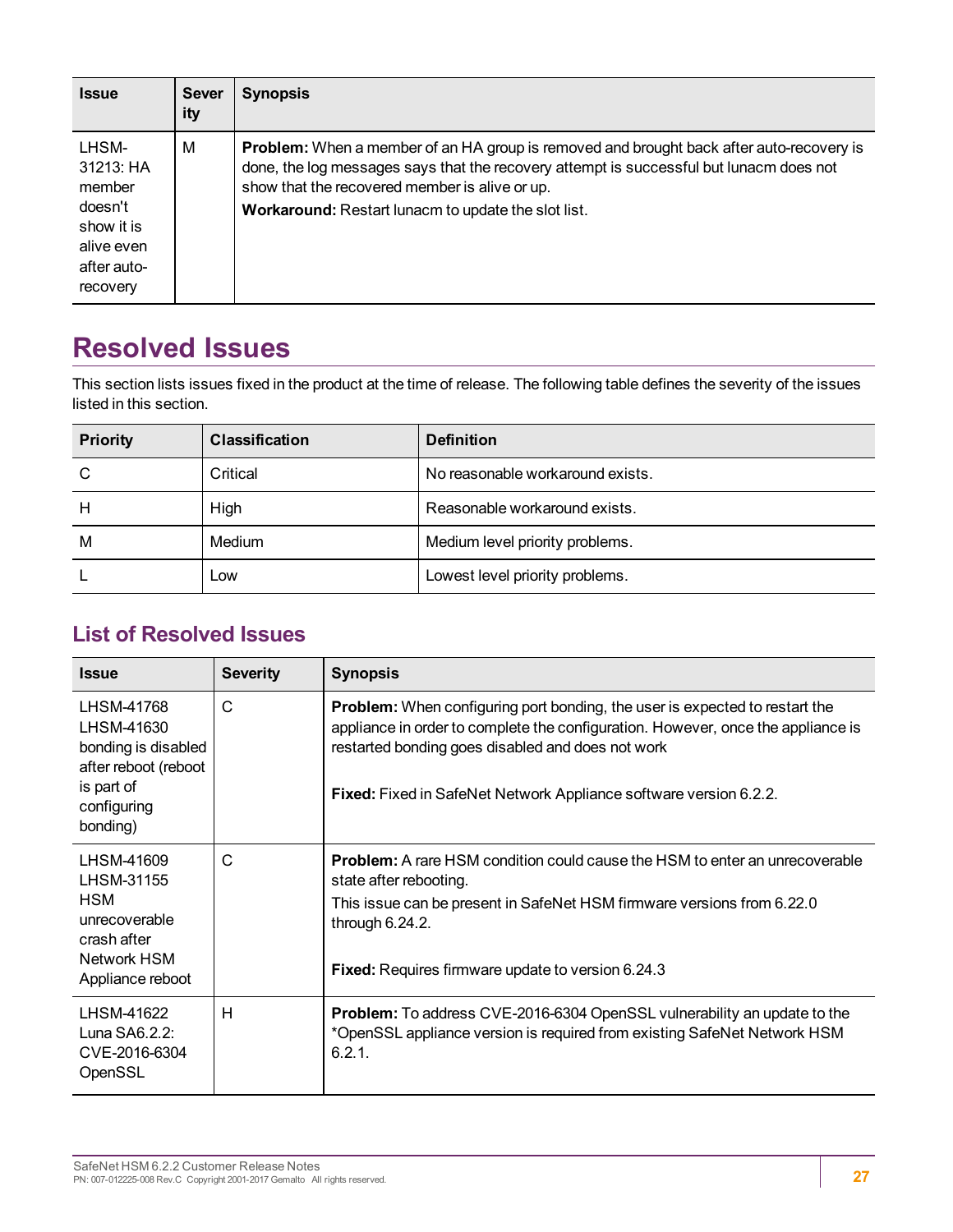| <b>Issue</b>                                                                                                                          | <b>Severity</b> | <b>Synopsis</b>                                                                                                                                                                                                                                                                                                                                                                                                    |  |
|---------------------------------------------------------------------------------------------------------------------------------------|-----------------|--------------------------------------------------------------------------------------------------------------------------------------------------------------------------------------------------------------------------------------------------------------------------------------------------------------------------------------------------------------------------------------------------------------------|--|
| vulnerability<br>appliance patch                                                                                                      |                 | Fixed: Appliance software 6.2.2 updates OpenSSL.                                                                                                                                                                                                                                                                                                                                                                   |  |
| LHSM-41162<br>SA 6.2.1 windows<br>client will crash<br>after C_Finalize<br>call if HA is<br>configured for<br>active recovery<br>mode | н               | <b>Problem:</b> A bug causes HA active recovery to continue after C_Finalize is<br>called by the client application, which can crash an application that does not exit<br>shortly after C Finalize.<br>Fixed: Fixed in 6.2.2 client library.                                                                                                                                                                       |  |
| LHSM-37045<br>Large data fails<br>signature in 6.24.0                                                                                 | Н               | <b>Problem:</b> Attempts to sign data in the megabyte data size range can result in<br>CKR_DEVICE_MEMORY error.<br>Fixed: Fixed in 6.2.2 client library.                                                                                                                                                                                                                                                           |  |
| LHSM-37038<br>Register a Luna<br>SA to the client will<br>fail if the Luna<br>Client CAFile.pem<br>is empty                           | Н               | <b>Problem:</b> If the CAFile pem is empty, an attempt to register a SafeNet Network<br>HSM to the client fails with:<br>Error: Could not register the server's certificate. Please ensure filename provided<br>is correct and that the current user has read and write privileges to the files and<br>directory at: /usr/safenet/lunaclient/cert/server/CAFile.pem. (-2)<br>Fixed: Fixed in 6.2.2 client library. |  |

# <span id="page-27-0"></span>**Support Contacts**

| <b>Contact method</b> | Contact                                                                         |
|-----------------------|---------------------------------------------------------------------------------|
| <b>Address</b>        | SafeNet, Inc.<br>4690 Millennium Drive<br>Belcamp, Maryland 21017<br><b>USA</b> |